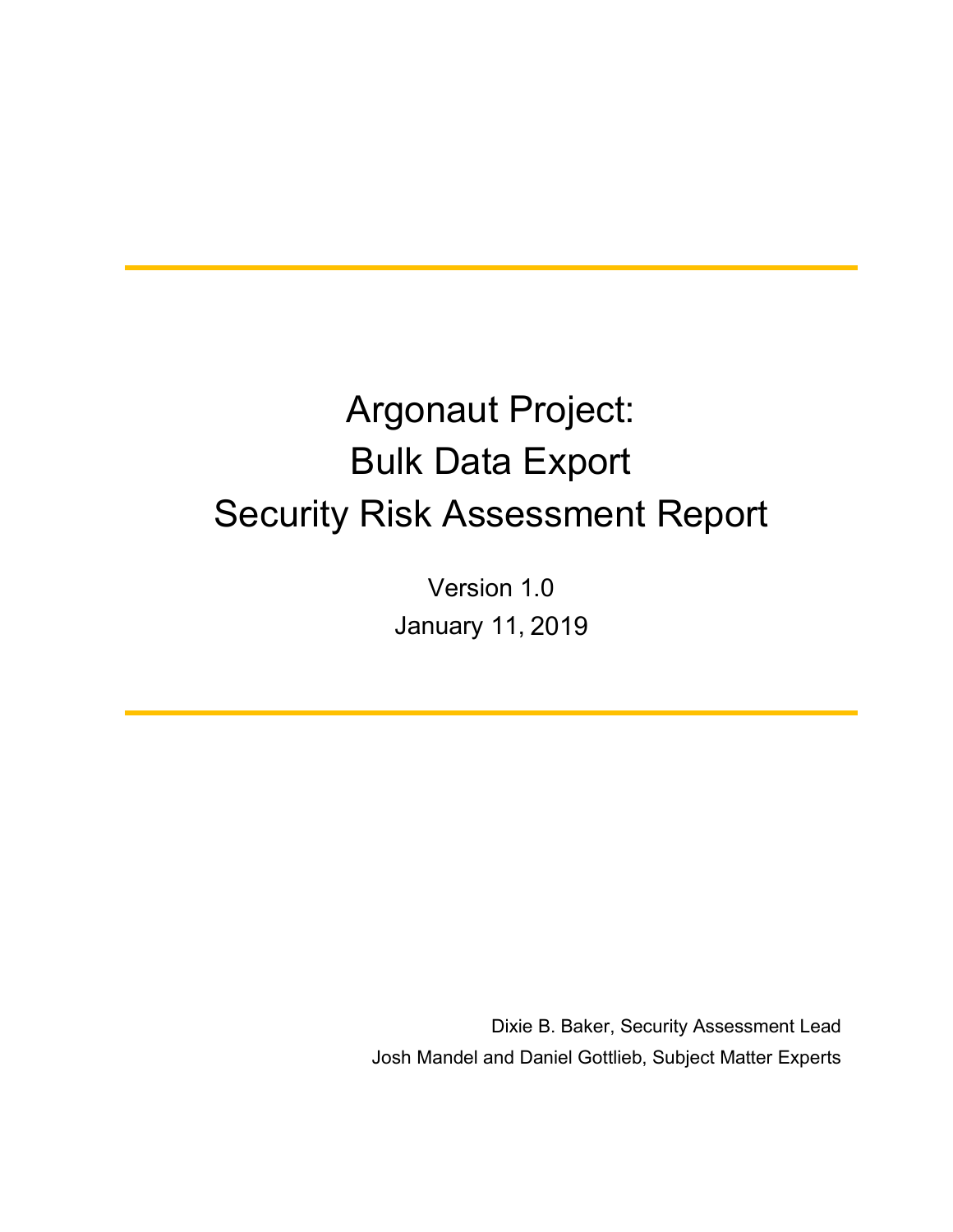## **Table of Contents**

| 1              |  |  |  |  |  |  |  |  |
|----------------|--|--|--|--|--|--|--|--|
| 1.1            |  |  |  |  |  |  |  |  |
| 1.2            |  |  |  |  |  |  |  |  |
| 1.3            |  |  |  |  |  |  |  |  |
| 1.4            |  |  |  |  |  |  |  |  |
| $\overline{2}$ |  |  |  |  |  |  |  |  |
| 2.1            |  |  |  |  |  |  |  |  |
| 2.2            |  |  |  |  |  |  |  |  |
|                |  |  |  |  |  |  |  |  |
| 3.1            |  |  |  |  |  |  |  |  |
| 3.1.1          |  |  |  |  |  |  |  |  |
|                |  |  |  |  |  |  |  |  |
|                |  |  |  |  |  |  |  |  |
| 3.1.4          |  |  |  |  |  |  |  |  |
|                |  |  |  |  |  |  |  |  |
|                |  |  |  |  |  |  |  |  |
| 3.2            |  |  |  |  |  |  |  |  |
| $\overline{4}$ |  |  |  |  |  |  |  |  |
| 4.1            |  |  |  |  |  |  |  |  |
| 4.2            |  |  |  |  |  |  |  |  |
| 4.3            |  |  |  |  |  |  |  |  |
| 4.4            |  |  |  |  |  |  |  |  |
| 4.5            |  |  |  |  |  |  |  |  |
| 4.6            |  |  |  |  |  |  |  |  |
|                |  |  |  |  |  |  |  |  |
|                |  |  |  |  |  |  |  |  |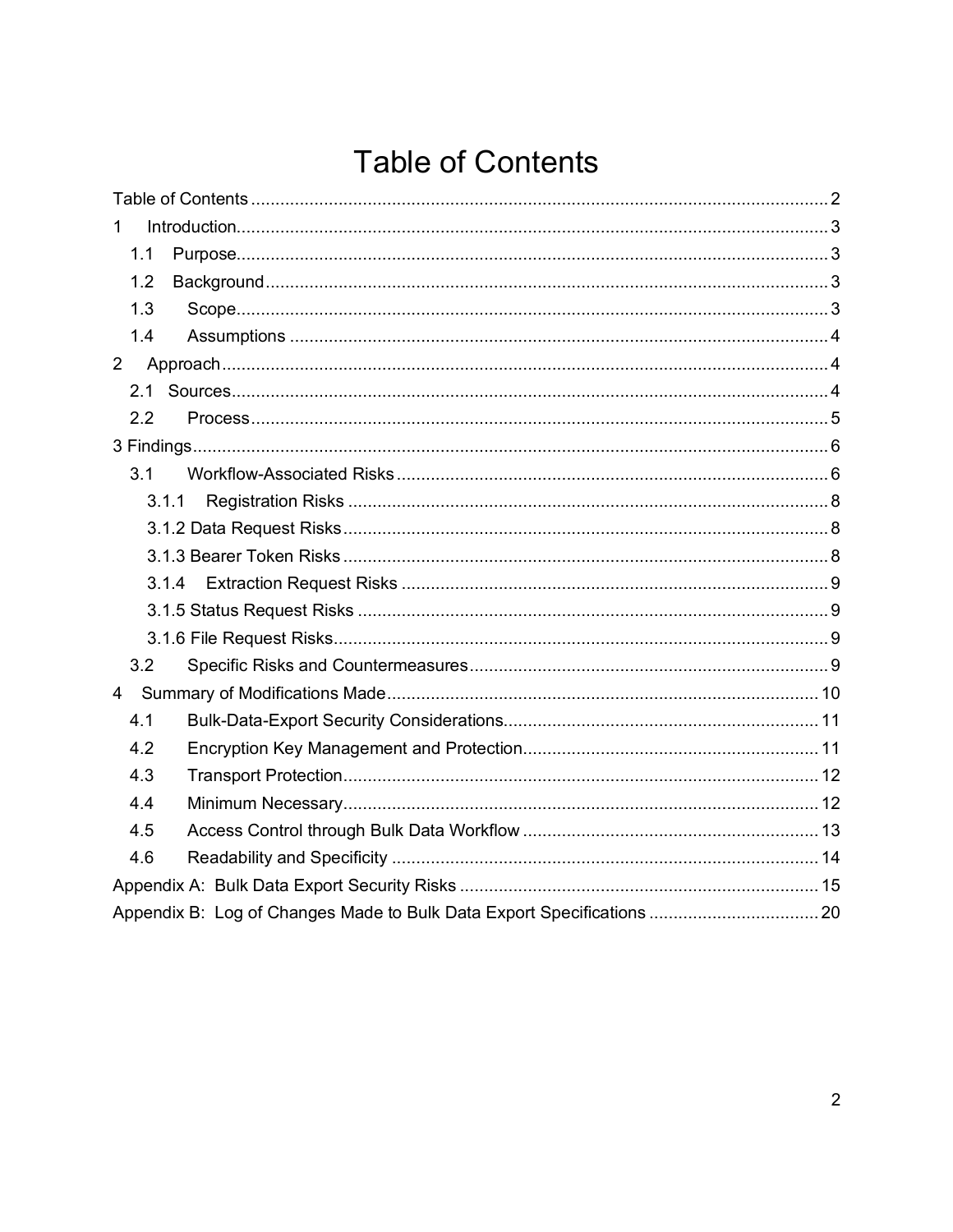## 1 Introduction

### 1.1 Purpose

This document is the final report from a security risk assessment performed with respect to the draft specifications for authorizing, exporting, and downloading FHIR bulk data files. This work was performed at the request of the HL7 Argonaut Project.

## 1.2 Background

The Argonaut Project has undertaken the development of a technical specification defining application programming interfaces (APIs) through which an authenticated and authorized backend service ("client") can asynchronously request large volumes of health information (i.e., FHIR resources) relating to a specified group of individuals, receive status information regarding progress in the generation of the requested files, and retrieve the exported files. This specification will have broad application for providers and organizations responsible for improving, protecting, and managing the health of populations.

To support bulk-data export, and other pre-authorized accesses to FHIR resources, the project also includes the development of an authorization profile for an API to enable a preauthorized client to request and receive an access token.

## 1.3 Scope

This security risk assessment identifies risks associated with the Bulk Data Export APIs supporting the asynchronous authorization for and retrieval of large-volume data sets.

The scope includes risks associated with<sup>1</sup>:

- Assurance of the identity of the requesting client and the authenticity of the request, including client registration and sharing of public encryption keys
- Requests for and issuance of an access token authorizing the access
- Service calls from the client to the FHIR resource server
- Client query for status of data extraction
- Delivery of bulk FHIR data files to the requester

This scope includes both identified vulnerabilities and specification ambiguities that could produce vulnerabilities in implementations.

The scope of this security risk assessment includes risks associated with the workflow shown in Figure 1, which includes the following data flows:

• Between client (i.e., backend service) and FHIR Authorization Server – used for obtaining access tokens

 $1$  The scope specified in the task statement included extension support. However, neither of the Bulk Data Export specifications supports extension.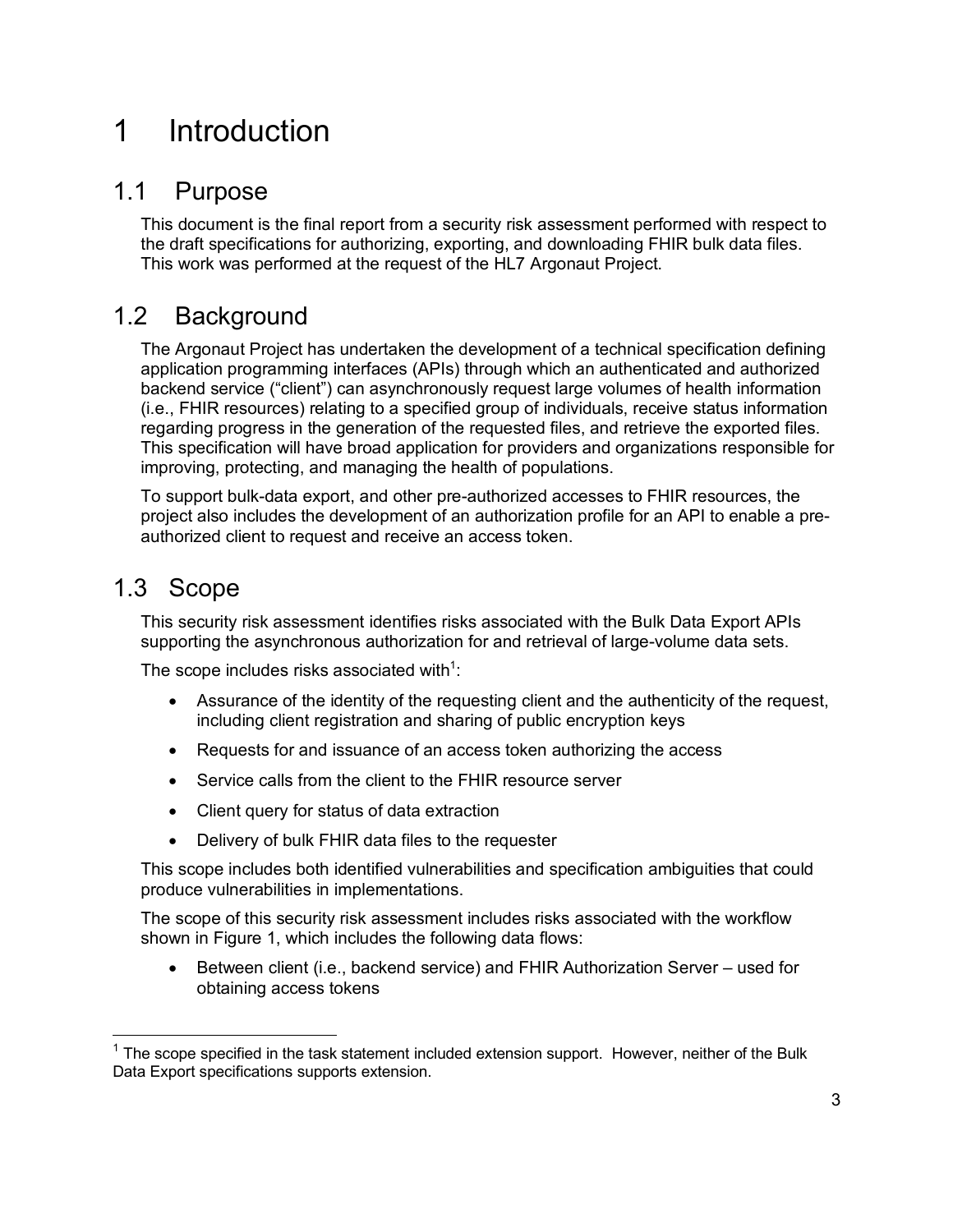- Between client and FHIR Resource Server (i.e., bulk data service) used for requesting the extraction of FHIR resources into exportable files
- Between client and Status Server used for querying status of data extraction process
- Between client and File Server used for downloading extracted data files

## 1.4 Assumptions

This security risk assessment assumed that:

- All contractual and legal agreements necessary to enable data sharing between the data holder and the client requesting bulk-data extraction would have been fully executed prior to the use of these APIs (e.g., Business Associate Agreements, Data Use Agreements, service contracts), and are therefore outside the scope of this assessment.
- The Bulk Data Export subject matter expert (SME) team would support this assessment by:
	- o Providing information and clarification in response to specific questions
	- o Providing guidance in identifying relevant resources, including developer/implementer discussions
	- o Reviewing and providing inputs to work in progress
	- $\circ$  Initiating and overseeing remediation activities responsive to identified risks, as appropriate
- Some identified risks might warrant changes to a specification while this assessment was under way; the risks that motivate such changes would be documented in this assessment report, along with the remediation actions taken.

## 2 Approach

## 2.1 Sources

The following sources of information regarding the Bulk Data Export specifications were used:

- Bulk Data Wiki, http://wiki.hl7.org/index.php?title=201809\_Bulk\_Data
- FHIR Bulk Data Overview presentation, https://docs.google.com/presentation/d/14ZHmam9hwz6- SsCG1YqUIQnJ56bvSqEatebltgEVR6c/edit#slide=id.p
- SMART Bulk Data Server Reference Implementation, https://bulkdata.smarthealthit.org
- Example FHIR Downloader (Backend Service/Bulk Data) App, https://github.com/smart-on-fhir/sample-apps-stu3/tree/master/fhir-downloader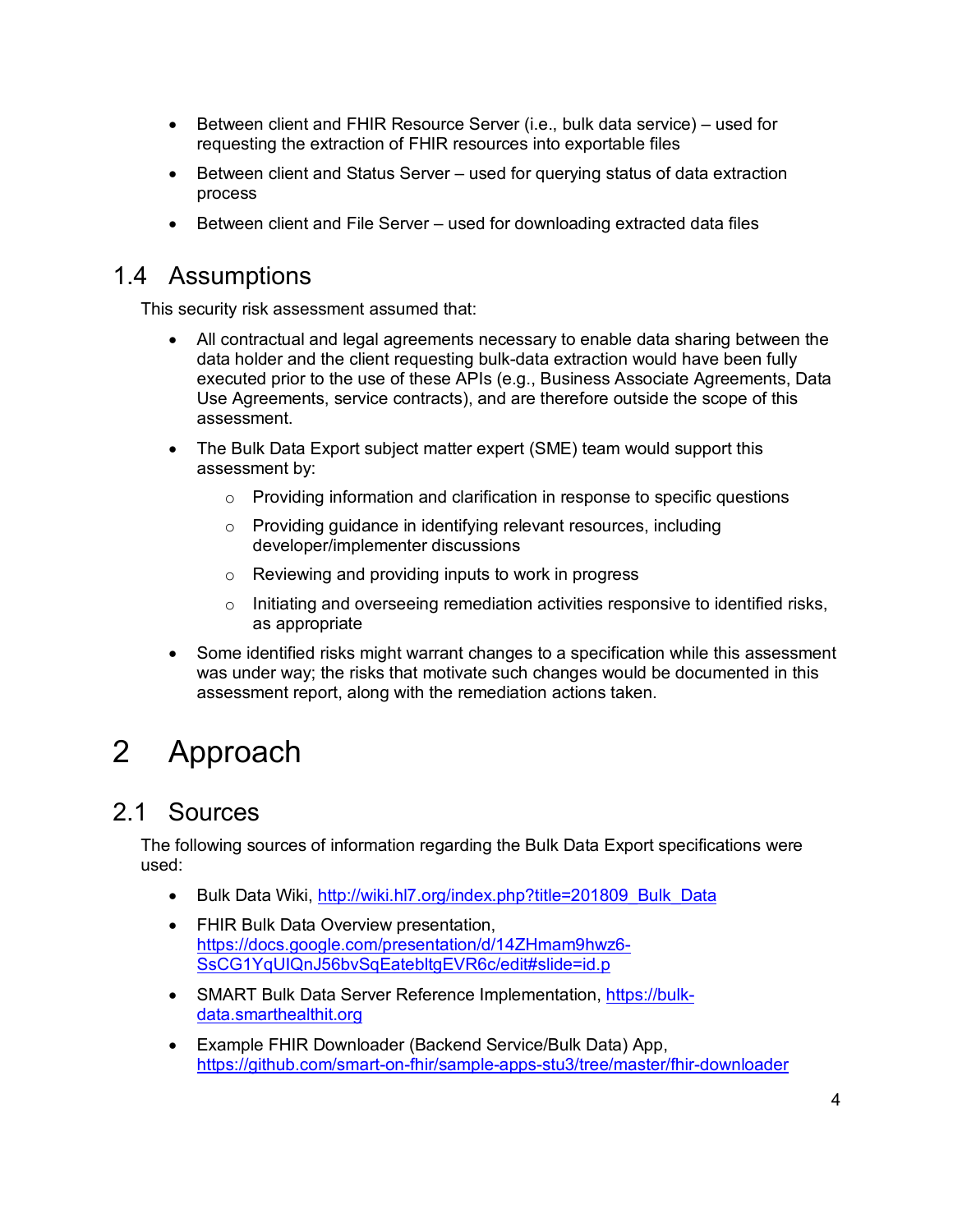- Zulip Bulk Data Discussion, https://chat.fhir.org/#narrow/stream/bulk.20data
- FHIR Bulk Data Access Implementation Guide (top-level document), https://github.com/smart-on-fhir/fhir-bulk-data-docs
- DRAFT SMART Backend Services: Authorization Guide, https://github.com/smarton-fhir/fhir-bulk-data-docs/blob/master/authorization.md
- DRAFT FHIR Bulk Data Export Implementation Guide, https://github.com/smart-onfhir/fhir-bulk-data-docs/blob/master/export.md

The following sources relating to OAuth 2.0 and its associated security risks and remedies were used:

- The OAuth 2.0 Authorization Framework, RFC 6749, https://tools.ietf.org/html/rfc6749
- The OAuth 2.0 Threat Model and Security Considerations, RFC 6819, https://tools.ietf.org/html/rfc6819
- OAuth 2.0 Security Best Current Practice. Draft-ietf-oauth-security-topics-10. https://tools.ietf.org/html/draft-ietf-oauth-security-topics-10
- The OAuth 2.0 Authorization Framework: Bearer token usage, RFC 6750, https://tools.ietf.org/html/rfc6750.
- JSON Web Token (JWT) Profile for OAuth 2.0 Client Authentication and Authorization Grants, RFC 7523, https://tools.ietf.org/html/rfc7523

The Bulk Data Export subject matter experts -- specifically, Josh Mandel and Daniel Gottlieb -- also were significant sources of information regarding the FHIR Bulk Data Export specifications and the collaborative process that produced them.

## 2.2 Process

This security risk assessment process included the following activities.

- 1. The Assessment Lead reviewed available resources to understand the draft APIs and to identify potential associated security risks.
- 2. As the review proceeded, the Assessment Lead discussed the identified risks with the Bulk Data Export SME team, and collaboratively planned for any needed remediations.
- 3. The Assessment Lead generated GitHub Pull Requests recommending specific changes to the top-level document, the *SMART Backend Services: Authorization Guide*, and the *Bulk Data Export Implementation Guide*.
- 4. The SME Team reviewed the Pull Requests, and initiated further discussion, as required.
- 5. The SME Team completed remediation activities and closed the Pull Requests.
- 6. The steps above were repeated until all identified issues were resolved, and Pull Requests merged (or otherwise resolved).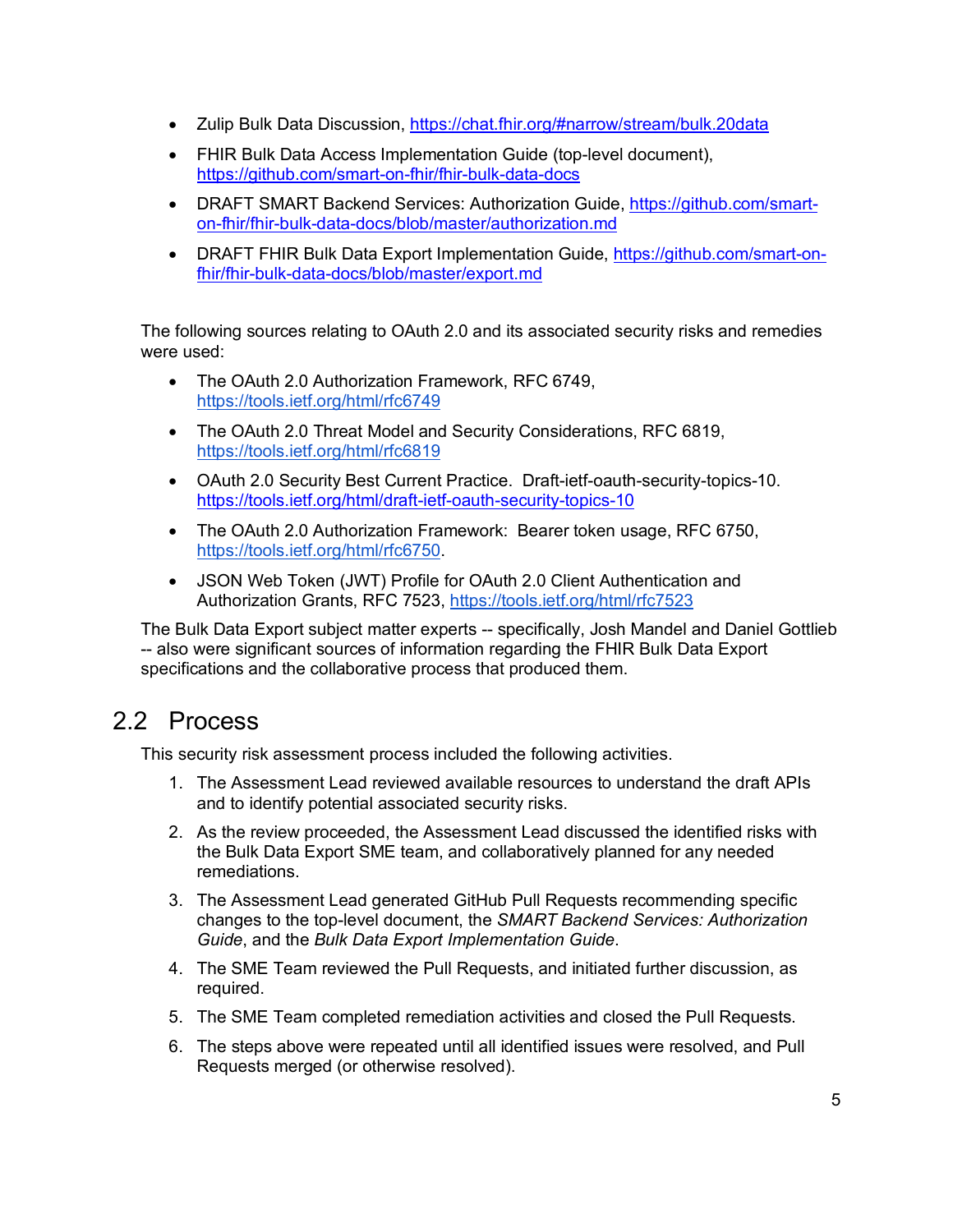- 7. The Assessment Lead documented findings in the initial draft of the Security Assessment Report, including any remedial actions that were taken during the course of the security assessment.
- 8. The Assessment Lead completed the draft Bulk Data Export Security Risk Assessment Report.
- 9. The Bulk Data Export SME team reviewed the draft Security Risk Assessment Report and provided feedback through written comments and clarifying discussion.
- 10. The Assessment Lead incorporated team comments into the draft Report.
- 11. The Assessment Lead delivered the final draft Bulk Data Export Security Risk Assessment Report to the Project Manager for review and acceptance.
- 12. The Assessment Lead was available to present interim and final results to the Argonaut Steering Committee at the Project Manager's request.

## 3 Findings

## 3.1 Workflow-Associated Risks

Security risks associated with the workflow specified in the *Bulk Data Export Implementation Guide* ("*Bulk Data Export Guide"*) with authorization implemented in accordance with the *SMART Backend Services: Authorization Guide* ("*Authorization Guide"*) are given in Figure 1 below. (This document will refer to these two documents collectively as the "Bulk Data Export specifications.") Note that the workflow described in the *Bulk Data Export Guide* could be implemented using alternative means of access control, such as mutual Transport Layer Security (TLS) or signed universal resource identifiers (URIs), which could alter or eliminate some of these risks.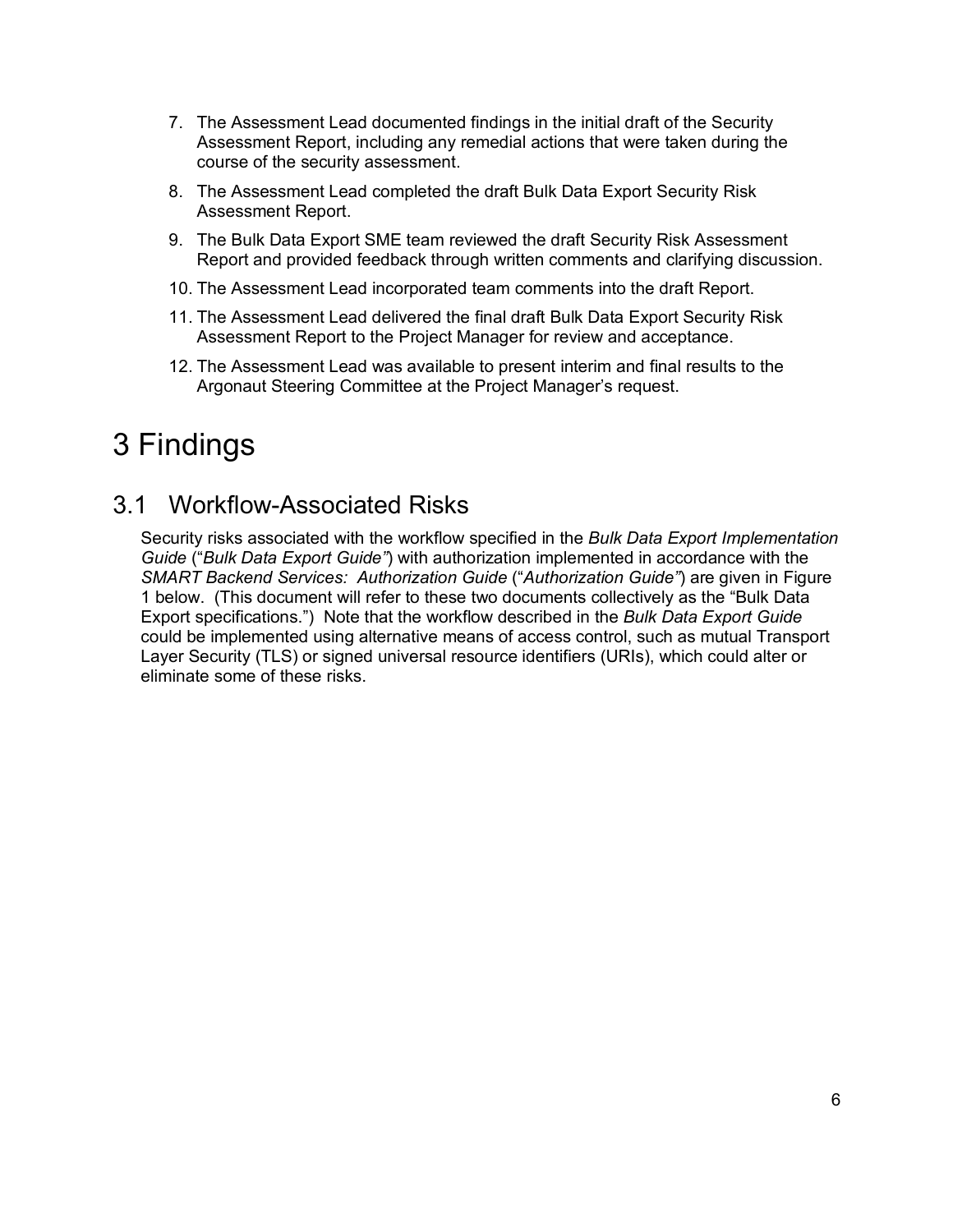

*Figure 1. Security risks associated with Bulk Data Export workflow*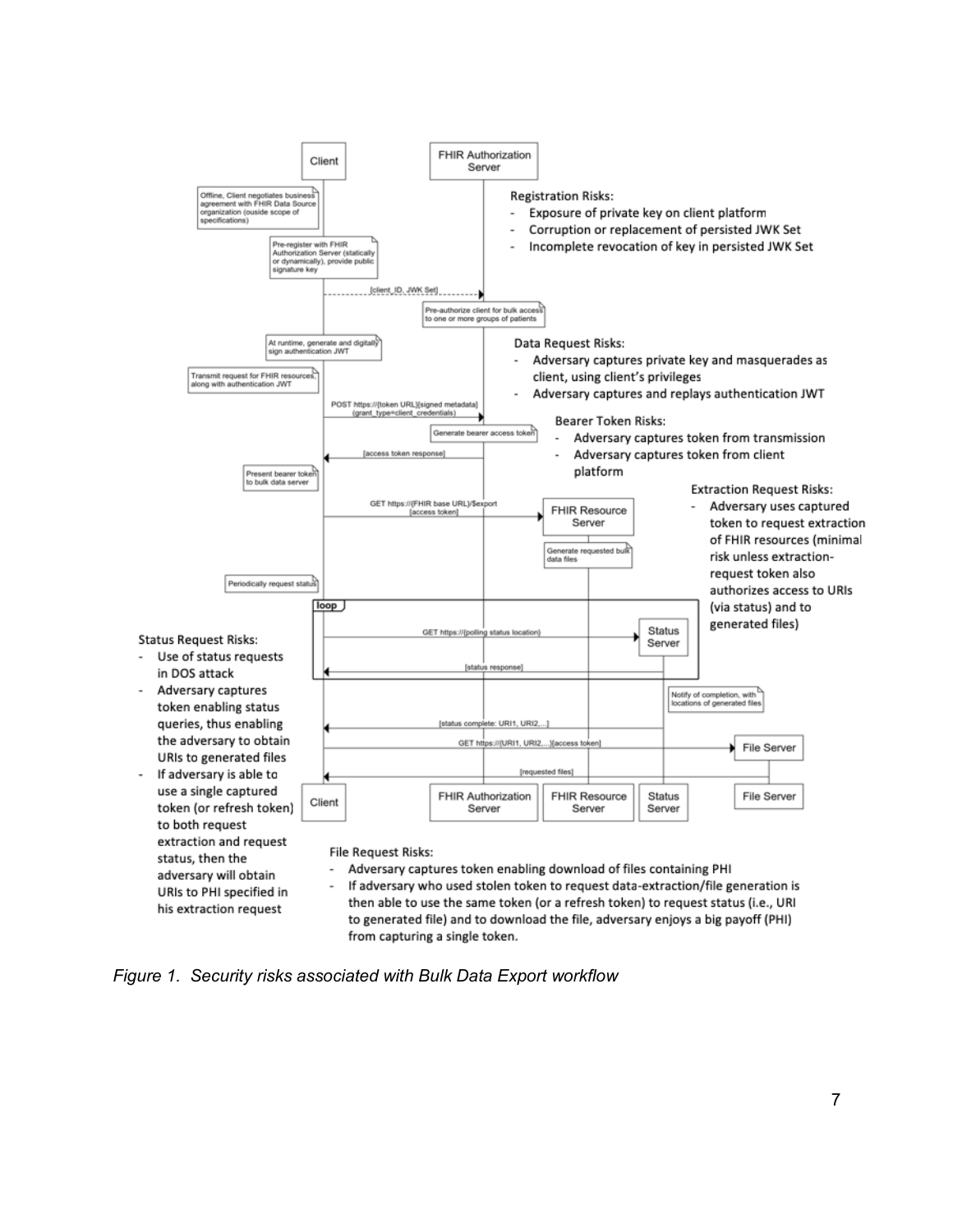#### 3.1.1 Registration Risks

Prerequisite to the Bulk Data Export workflow are business agreements between the datarequesting organization and the data holder. These agreements provide the foundational trust required to enable bulk-data export and are outside the scope of both of the Bulk Data Export specifications.

Once the agreements are in place, the client software is registered with the data holder's authorization server. This process includes the client's providing its public encryption key to the data holder. As specified in the *Authorization Guide*, the key is provided as a JSON Web Key (JWK) within a set of keys (JWK Set). The client retains the private key. The JWK Set may be passed to the data holder directly, or the client may provide a URI to the JWK Set. The authorization server records an access rule pre-authorizing the client to one or more FHIR resource groups.

If an adversary captures the private key (e.g., using one of the methods discussed in the OAuth 2.0 documentation), it will be able to masquerade as the client to request data export, status, and exported files. If an adversary is able to control the content returned when the Server dereferences the client's JWKS URL, then the adversary will likewise be able to masquerade as the client. If the client organization provides the JWK Set directly, then the security risks relate to the data holder's need to protect the keys from corruption or replacement, and to assure that the keys used are current and have not been revoked. Paragraph 4.1 below contains further detail regarding these risks.

#### 3.1.2 Data Request Risks

In order to request that FHIR resources be extracted in bulk to one or more data files, the client uses the OAuth 2.0 Client Credentials protocol, which requires that the client authenticate itself to the FHIR authorization server so that the server can apply the preprogrammed access rules in mediating the request. The client accomplishes this by generating a JWT and digitally signing it – that is, encrypting a hash of the JWT claims using the client's private key. This authentication JWT is then sent to the authorization server, along with the scope of data the client is requesting.

The client is responsible for protecting both the private key and the authentication JWT. If an adversary captures the private key, it can masquerade as the client and use all the privileges afforded the client, including pre-authorized access rights. An adversary who captures the authentication JWT can replay it in submitting its own request for data.

#### 3.1.3 Bearer Token Risks

A "bearer" token is an opaque string of characters with the property that any party in possession of the token (the "bearer") can use the token in the same ways that any other party in possession of it might use it. Use of a bearer token does not require that the "bearer" prove that it is the party to whom the token was issued. Security risks associated with the use of bearer tokens are discussed in *RFC 6750, The OAuth 2.0 Authorization Framework: Bearer Token Usage.* Since whoever gains possession of a bearer token is able to use it, any adversary who is able to capture a bearer token, while at rest with the client or in transmission, can use it.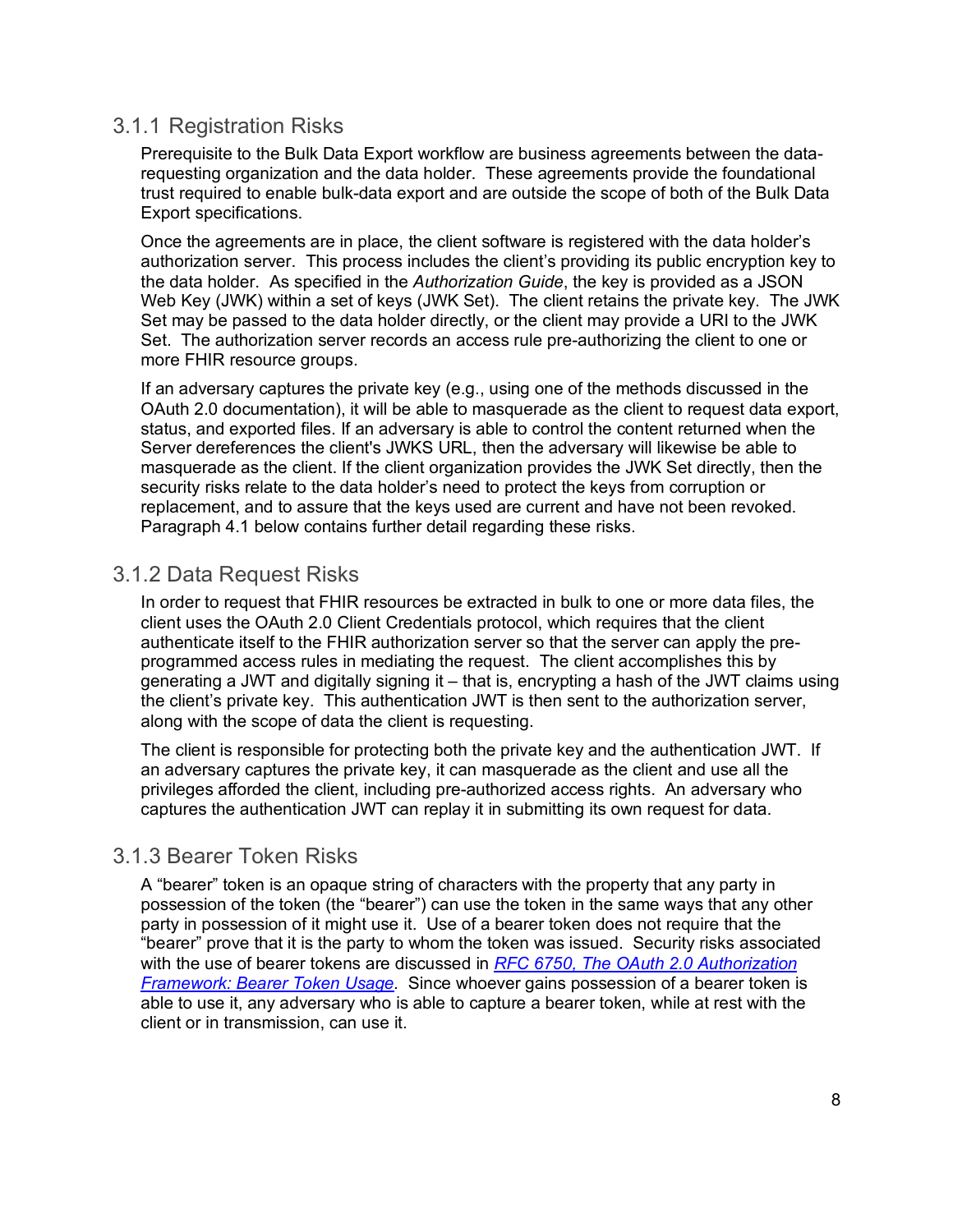#### 3.1.4 Extraction Request Risks

If an adversary is able to capture a bearer token authorizing the bearer to request access to the specified scope, the adversary will be able to request that the FHIR resource server extract the scope of FHIR resources authorized by the token. Because a resource server extracts data into files for later download, rather than synchronously returning the resources to the client, the associated risk is minimal – unless the adversary is able to use the same token (or an associated refresh token) to request status (which will provide URIs to the generated files) and file download.

#### 3.1.5 Status Request Risks

Once the extraction request has been launched, the client is able to request status updates from a status server. A principal risk is that an adversary might repeatedly issue status requests to cause a denial of system services.

Also, if an adversary is able to capture an access token enabling status queries, the adversary will ultimately receive a "Complete Status" response containing the URIs pointing to the files containing the extracted protected health information (PHI). This response also will indicate whether an access token is required to download the extracted files. (See paragraph 4.5 below.)

#### 3.1.6 File Request Risks

Once the requested data have been extracted into one or more files, the files are made available for download to an authorized client. The Bulk Data Export specifications do not dictate implementation, so this server may be the hosted with the FHIR resource server from which resource-extraction was requested, the server from which status is obtained, or it may be a server specifically configured for bulk-file downloads. Regardless of the specific implementation, this API holds the potential for the biggest pay-off for an adversary, and therefore is highly likely to be targeted.

The principal risk is that an adversary is able to capture the access data that will enable the adversary to download of the files. Depending on the implementation, an adversary may capture an access token (e.g., an OAuth 2.0 bearer token), a private key enabling the adversary to masquerade as the client in a mutual-TLS protocol, or a pre-signed URI to a container holding the downloaded files.

A related risk is that the file server itself is compromised. That is, an adversary successfully captures administrative rights to the file server and thereby takes possession of the sensitive files contained therein. Such adversary might continue to deliver files in response to client requests, so that neither the client nor the FHIR server is aware of the take-over. Meanwhile, the adversary puts the PHI to use for its own devious purposes.

### 3.2 Specific Risks and Countermeasures

A total of 10 specific security risks (i.e., instances of the above, plus other specificationrelated risks) were identified, as described in Appendix A. Each risk is associated with one or more exchanges and risk levels assessed in accordance with the definitions shown in Table 1. All of the risks identified were remediated or mitigated by changes made to the *Authorization Guide* and/or *Bulk Data Export Guide*.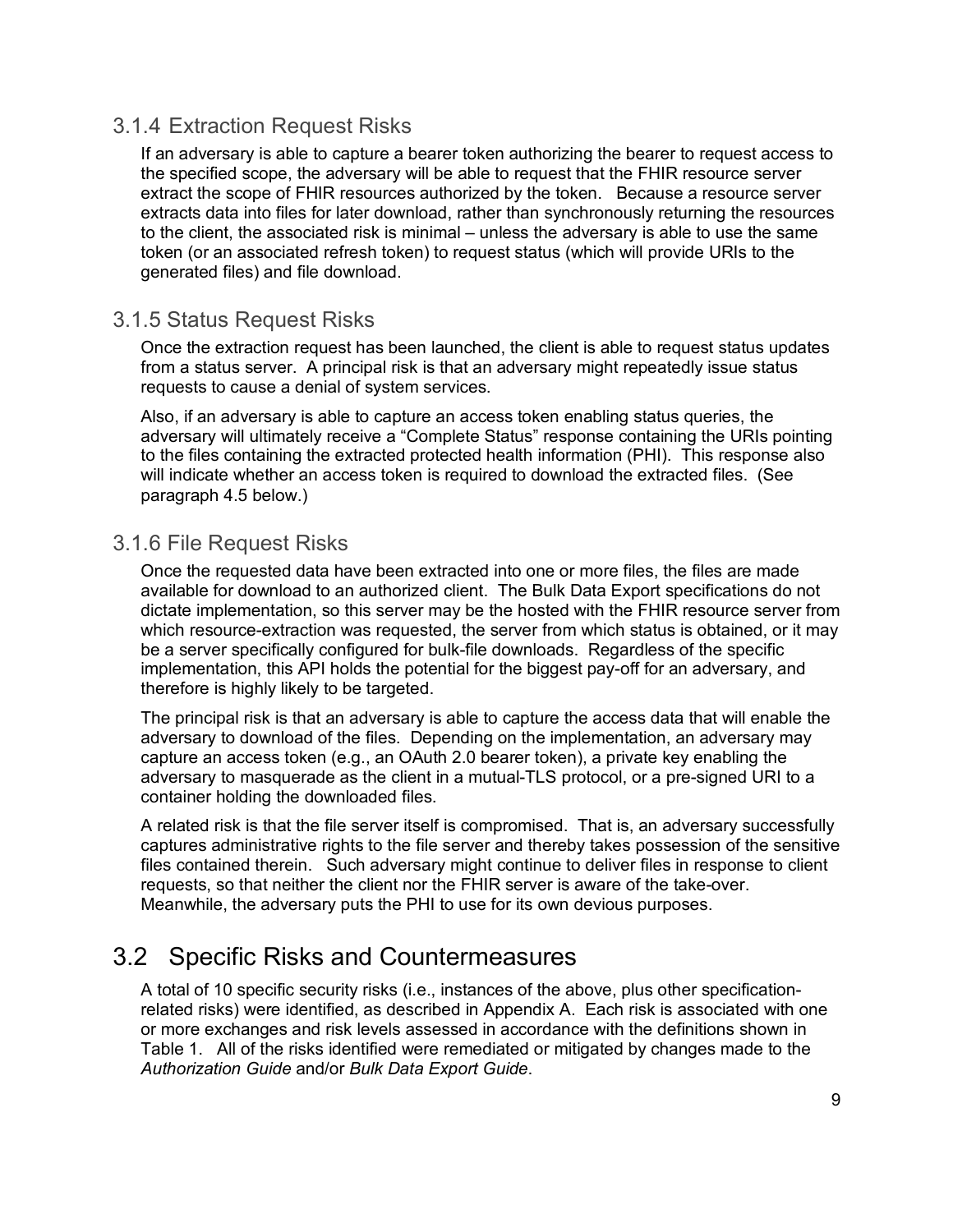| <b>Risk Level</b> | <b>Risk Level Definitions</b>                                                                                                                                           |  |  |  |  |
|-------------------|-------------------------------------------------------------------------------------------------------------------------------------------------------------------------|--|--|--|--|
| High              | Risk warrants immediate implementation of strong corrective measures.                                                                                                   |  |  |  |  |
| Medium            | Risk warrants corrective actions to be taken within a reasonable period of<br>time.                                                                                     |  |  |  |  |
| Low               | Risk likelihood is low and/or potential loss may be tolerated. Bulk Data<br>Export leadership should determine whether to take corrective actions or to<br>accept risk. |  |  |  |  |

*Table 1. Three levels of risk severity.*

In the risk table given in Appendix A, each row provides:

- 1. Risk Identifier (R*x*)
- 2. Specification (*Authorization Guide* and/or *Bulk Data Export Guide)*
- 3. Description of Potential Risk Exposure
- 4. Risk Association and Severity Level
	- "C <-> AS" are exchanges between Client and FHIR Authorization Server
	- "C <-> RS" are exchanges between Client and FHIR Resource Server
	- "C <-> SS" are exchanges between Client and Status Server
	- "C <-> FS" are exchanges between Client and File Server
- 5. Countermeasures Implemented

## 4 Summary of Modifications Made

A total of 21 GitHub Pull Requests were submitted, discussed, approved, and merged as part of this Risk Assessment. Appendix B contains a log of the PRs merged. The columns in the log show:

- 1. Submit Date
- 2. Pull Request (PR) Number
- 3. Relevant Specification (*Authorization Guide* and/or *Bulk Data Export Guide*)
- 4. Title
- 5. Brief Description

All of the PRs listed in the table were discussed, many were modified, and ultimately all were merged into the relevant Bulk Data Export specification, as indicated. The following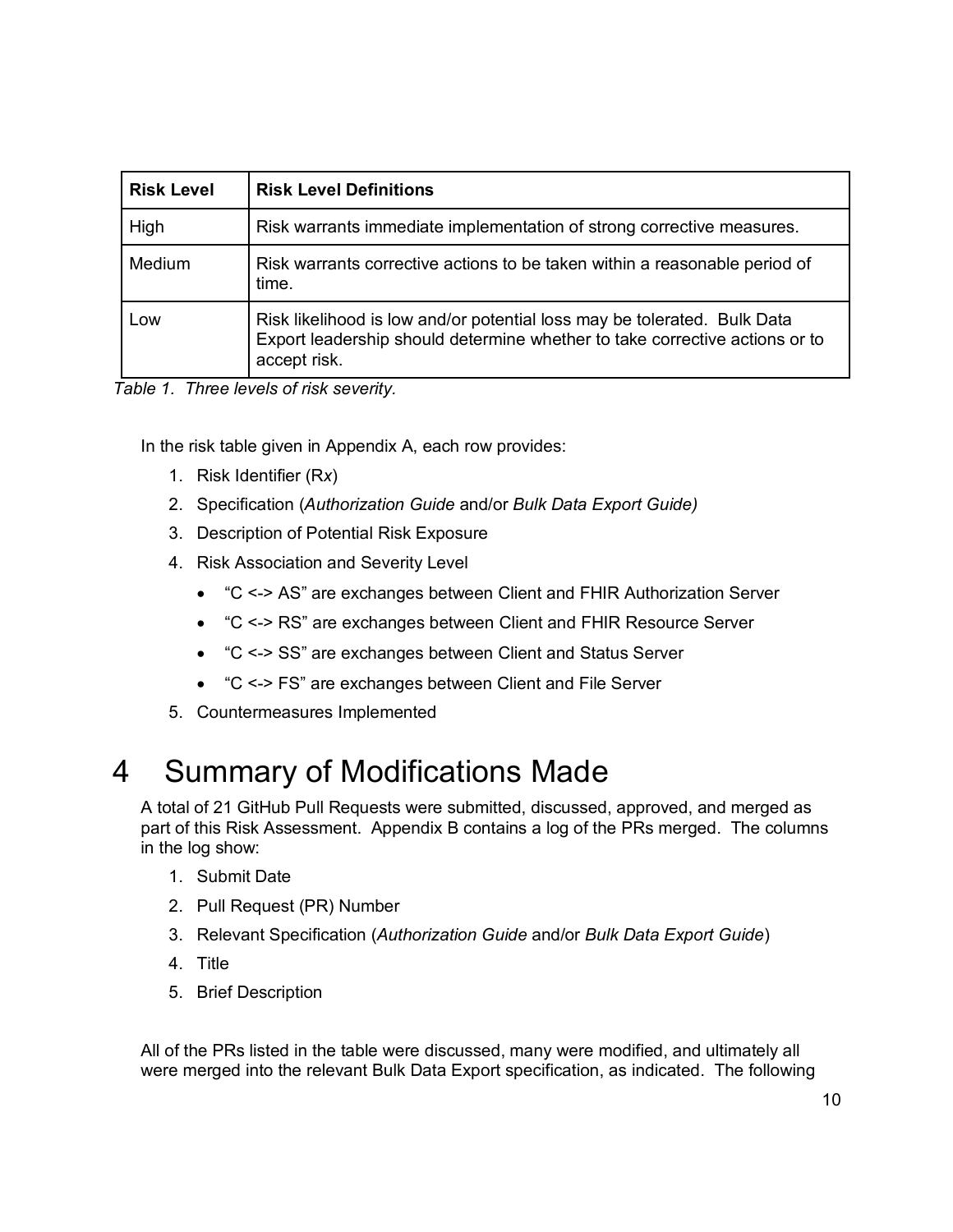sections summarize the major changes that were made to the two specifications, with specific risks referenced for each.

### 4.1 Bulk-Data-Export Security Considerations

#### *Ref Risks: R5, R7, R8, R11*

A conscious effort was made to specify access-control requirements only in the *Authorization Guide*, and to incorporate these requirements by reference in the *Bulk Data Export Guide*. However, transport risks and risks associated with the file server are unique to the bulk-data-export flow and therefore needed to be addressed in the *Bulk Data Export Guide*. For this purpose, a Security Considerations section was added to the *Bulk Data Export Guide*. This section contains the requirement for Transport Layer Security (TLS) for all client-server exchanges, recommends OAuth 2.0 access control as defined in the *Authorization Guide*, and discusses the need to protect the file server from external threats. (See section 4.5 below for further detail.)

### 4.2 Encryption Key Management and Protection

#### *Ref Risks: R1, R2, R3, R4*

Much of the security protection incorporated in the Bulk Data Export specifications relies heavily on public-key cryptography, which involves a pair of encryption keys with the inherent quality that if one key is used to encrypt a data string, the other is required in order to decrypt the encrypted string (i.e., "ciphertext"). One of the keys in the key pair, called the "public key," is made openly available, while the other key, the "private key," is kept secret. The key pair are used differently depending upon the security attribute the sender is seeking to achieve. If secrecy between a sender and a receiver is desired, the sender uses the receiver's public key to encrypt the message, so that only the receiver is able to decrypt the ciphertext using the private key. If the sender desires to prove that she originated a message, she encrypts it using her private key, and the receiver uses the sender's public key to decrypt the ciphertext. The validity of public-key encryption rests on the secrecy of the private key; it is essential for the holder of the private key to afford it very strong security protection. The effectiveness of public-key encryption rests on the integrity of the public key; if it is replaced with an adversary's public key, then the receiver can be fooled into thinking that a sender is the legitimate client when in fact it is the adversary. Thus, public keys also require strong security protection to assure their integrity.

Within the Bulk Data Export workflow (see Figure 1), the client uses public-key encryption to authenticate its identity to the FHIR authorization server responsible for mediating access to FHIR data. The *Authorization Guide* assumes that the trust foundation between the requesting organization and the data holder have been established through the execution of appropriate legal agreements. Thus, the first exchange described in the *Authorization Guide* is the registration of the backend service ("client") with the data holder's authorization server.

The *Authorization Guide* does not dictate the method used to register a client (i.e., static or dynamic), but does specify two alternatives for sharing the client's public key, which is represented as a JSON Web Key (JWK) within a JWK Set: providing the data holder a copy of the JWK Set, or providing the data holder a URI pointing to the JWK Set maintained by the client organization. At the start of this security assessment, sharing a URI was labeled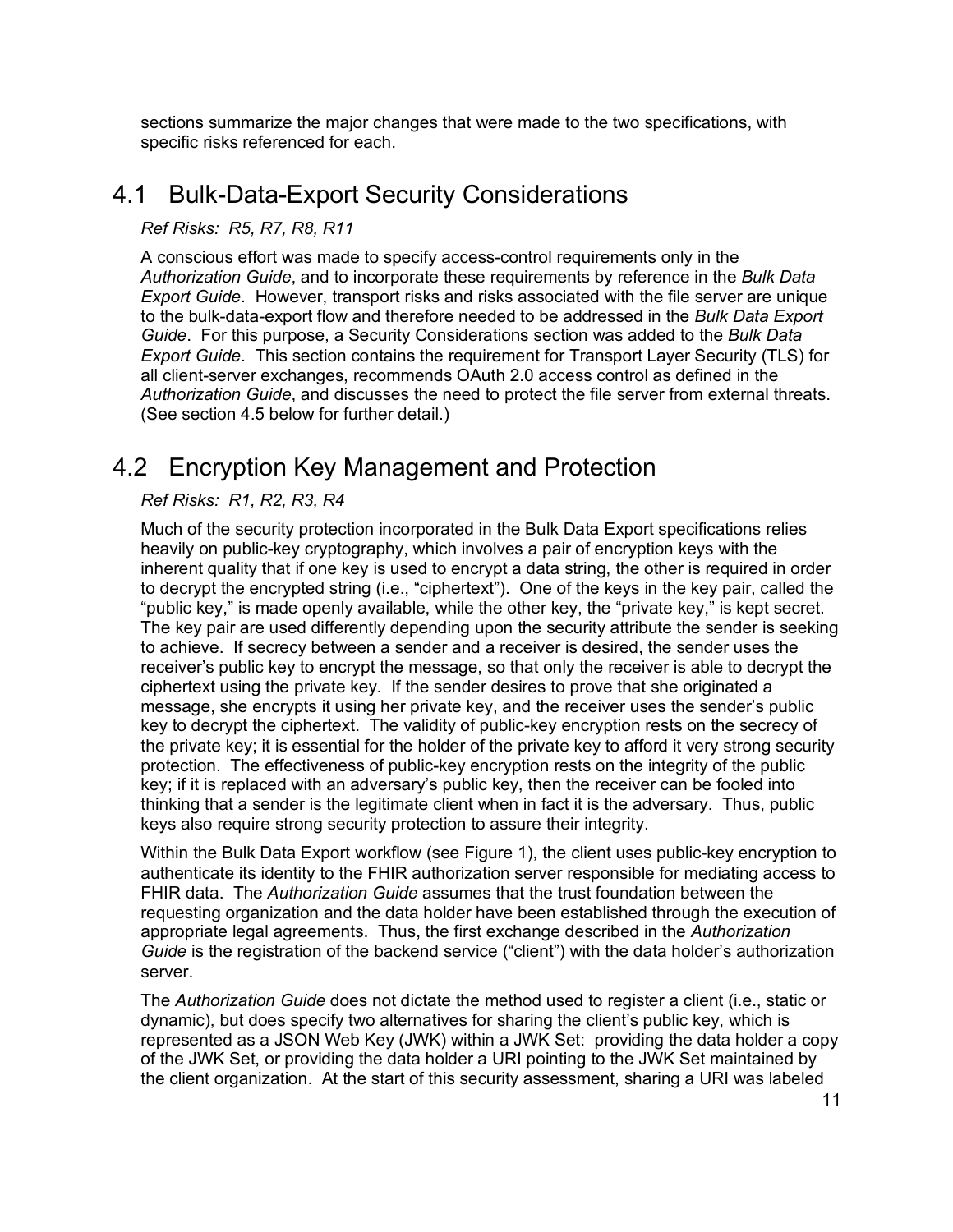the "preferred" method, and sharing a copy of the JWK Set was "allowed, not preferred." Recognizing the need to protect the integrity of public keys, we changed the weightings to "strongly preferred" (sharing URI) and "strongly discouraged" (sharing copy of JWK Set) and explained the attendant risks.

In addition, we added a requirement for the client to protect the private key from disclosure and corruption.

## 4.3 Transport Protection

#### *Ref Risk: R5*

Both PHI and other sensitive information are passed between the client and the FHIR authorization server, FHIR resource server, status server, and file server, including PHI embedded in URIs and files, authentication JWT, and bearer tokens. Thus, it is essential that the identity of the server be authenticated, and that the sensitivity and integrity of all information exchanged between a client and the authenticated server be protected. This level of protection is achieved using Transport Layer Security (TLS). The OAuth 2.0 specification (incorporated by reference in both Bulk Data Export specifications) requires TLS transport protection for all exchanges. However, since implementations of the APIs defined in the Bulk Data Export Guide may include servers that use access-control protocols other than OAuth, we added to both specifications an explicit requirement for TLS protection for all exchanges. Mutual TLS, wherein both the client and server are required to authenticate their identities, is optional.

## 4.4 Minimum Necessary

#### *Ref Risk: R6*

The Health Insurance Portability and Accountability Act (HIPAA) Privacy Rule requires that:

"When using or disclosing protected health information or when requesting protected health information from another covered entity or business associate, a covered entity or business associate must make reasonable efforts to limit protected health information to the minimum necessary to accomplish the intended purpose of the use, disclosure, or request." [§164.502(b)(1)]

The OAuth 2.0 Authorization Framework carries the minimum-necessary requirement as well, stating that "clients SHOULD request access tokens with the minimal scope necessary."

By definition, bulk data exports may be quite large, and their scopes quite broad. These scopes may be "necessary" for their intended usage; nonetheless, they may offer an attractive potential pay-off for an adversary.

The Bulk Data Export specifications assume that foundational trust agreements have been negotiated and agreed upon between the client organization and the data holder. This assumption includes an agreement to request, and to provide upon request, the minimum necessary PHI, in accordance with the HIPAA Privacy Rule. Both specifications incorporate by reference the OAuth 2.0 Framework. The *Authorization Guide* requires that the client specify the scope of data being requested, and acknowledges that this scope may be less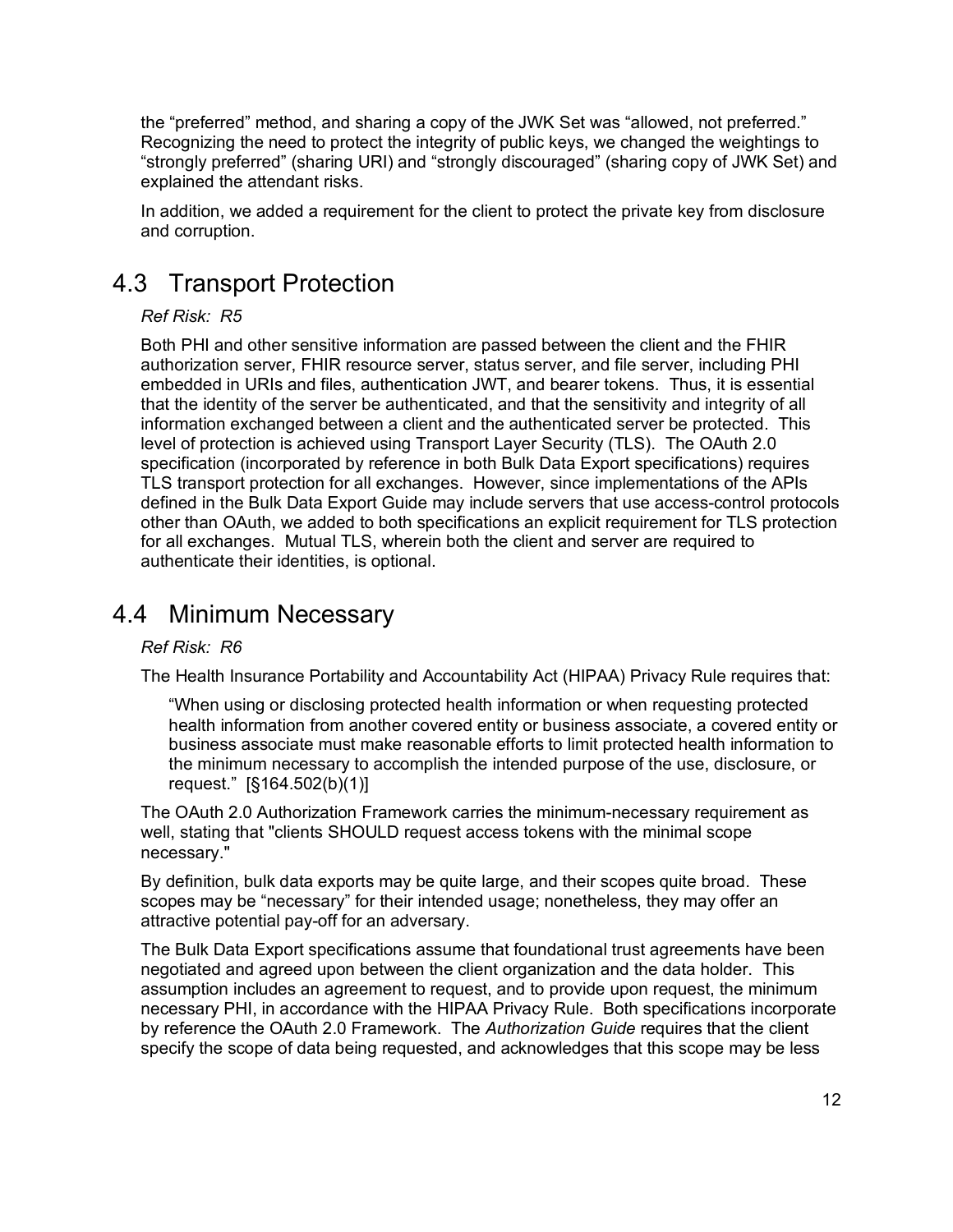than that authorized. This assessment added a requirement for the FHIR authorization server to limit scopes to those specifically authorized for the client.

### 4.5 Access Control through Bulk Data Workflow

#### *Ref Risks: R7, R8, R9, R10*

As shown in Figure 1, the risk of PHI exposure through the Bulk Data Export workflow becomes increasingly serious progressing across the three APIs (i.e., kick-off, status request, file download request). If an adversary manages to capture an access token or authentication JWT during the kick-off phase, the adversary will be able to request the extraction of FHIR resources, and to have the set of resources for which the authentic client has been authorized extracted. However, the Bulk Data Export flow does not return data directly to the client, but rather extracts the data into files for later download. So, the risk of PHI exposure for an adversary who captures an access token and presents it to a FHIR resource server is minimal, as the adversary would possess neither the extracted data nor the location of the data files.

If an adversary is able to capture an access token after the file extraction has begun, the adversary may be able to query for the status of the extraction process – and possibly launch a denial-of-service (DOS) attack. Ultimately, the "Status – Complete" response will provide the adversary the URIs to the extracted files – thus, knowledge of the location of the PHI.

Ultimately, if an adversary is able to capture the URIs to the extracted files and possesses an active access token that is recognized by the file server, the adversary will be able to download the extracted files containing PHI.

To counter these risks, a data holder will need to ensure that an adversary who possesses an access token that enables the adversary to request that data be extracted is not able to use that same token to request status and file download. Given that bulk-data extracts are asynchronous and are likely to require a considerable amount of time, the *Authorization Guide* assures that the same access token cannot be used for all three APIs by requiring that the lifetime of all access tokens be limited to 5 minutes ("exp" value of no more than 300 seconds), and by recommending that refresh tokens not be issued. This will help assure that an adversary will not be able to use the same access token through the entire Bulk Data Export workflow.

To protect against replay of an authentication JWT, the *Authorization Guide* requires that the authorization server confirm that the "jti" value of each authentication JWT has not been previously used. To protect against an adversary's use of status requests to launch a DOS attack, the *Bulk Data Export Guide* requires that servers keep an accounting of status requests and generate an error if a potential DOS attack is detected.

Recognizing that the bulk data export workflow could be implemented across several servers and that the status and file servers could use access-control mechanisms other than OAuth 2.0, the *Bulk Data Export Guide* was somewhat confusing and ambiguous concerning the need for an access token for each API. For example, the "Complete Status" response section specified a required field called accessTokenRequired, defined as a "boolean value indicating whether downloading the generated files will require an authentication token," and included a "note" describing instances when an access token may not be required. Later, when specifying requirements for file download, the Guide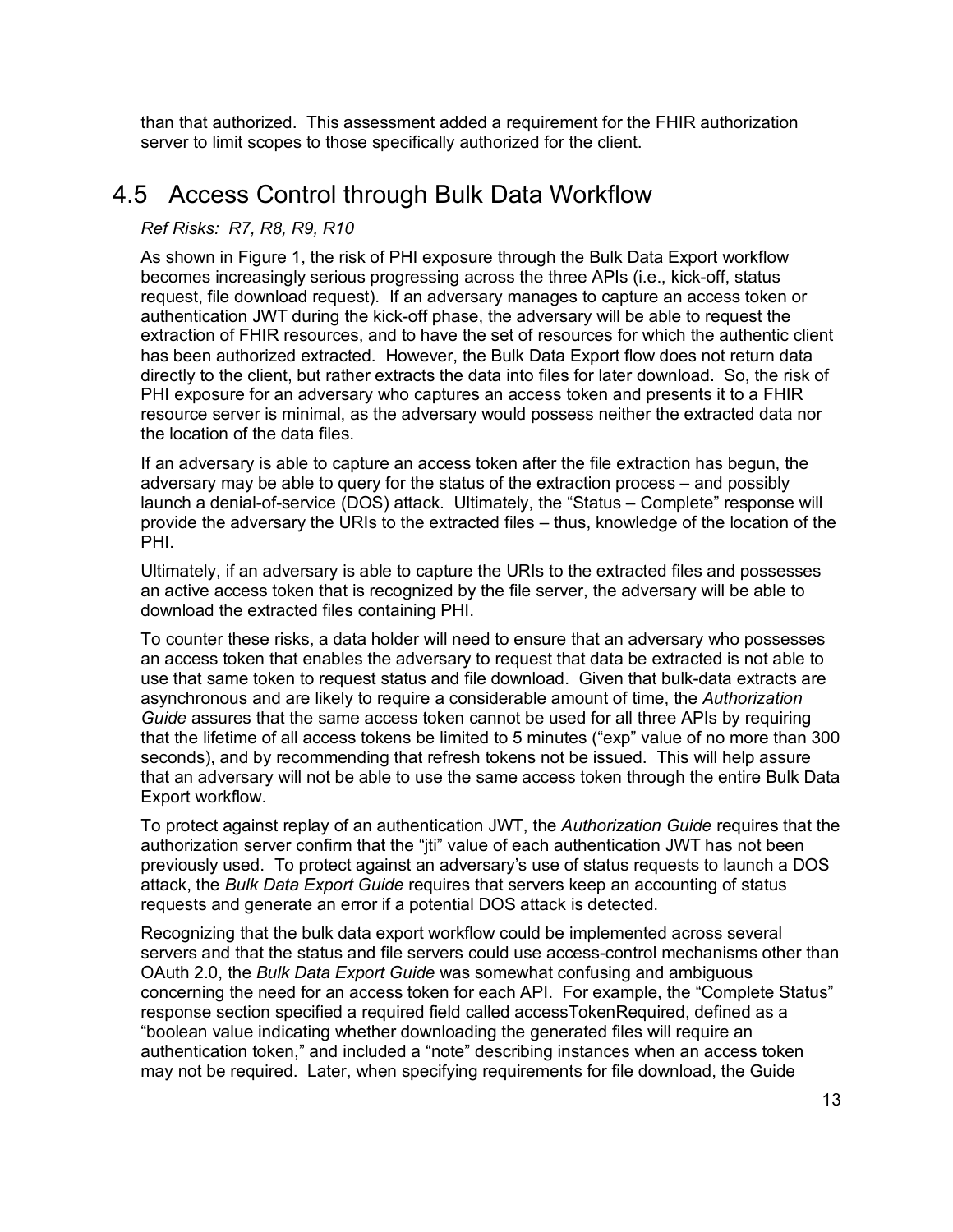stated that if the value of accessTokenRequired field is "true," the requester must provide an "access token." The wording of the accessTokenRequired field definition referred to an "authorization token," rather than an "access token," creating ambiguity, and the wording seemed to imply that requiring a token might be an exceptional case, rather than the default – even though the file download carries the highest risk of unauthorized disclosure of PHI of all of the data-export APIs.

The wording of the accessTokenRequired field was modified such that value of this field must be "true" if both the file server and the FHIR API server control access using OAuth 2.0 bearer tokens. The value may be "false" for file servers that use access-control schemes other than OAuth 2.0, such as downloads from Amazon S3 bucket URIs or verifiable file servers within an organization's firewall.

Also, a Security Considerations section was added to include the TLS requirement (see paragraph 4.2 above) and the requirement that for each specified request, the client must provide proof of authorization. Implementers of RESTful implementations are encouraged to implement OAuth 2.0 access management in accordance with the *Authorization Guide*, while non-RESTful implementations may use authorization schemes other than OAuth 2.0, such as mutual-TLS or signed URLs (i.e., accessTokenRequired value of "false").

Other than the Security Considerations section in the *Bulk Data Export Guide* and the accessTokenRequired field for file download, security requirements for bulk-data export are specified in the *Authorization Guide*, and incorporated by reference in the *Bulk Data Export Guide*.

## 4.6 Readability and Specificity

In addition to the changes that were made in response to identified risks, a number of changes were made to increase the readability and specificity in both of the Bulk Data Export specifications. These changes included:

- Adding section describing audience and scope
- Adding a list of referenced specifications
- Adding a terminology section describing the HL7 standard terminology used in the specifications

Wording in both specifications was modified to conform to the HL7 standard terminology. The ambiguous term "backend server" was replaced with "client" throughout both specifications, and references to "EHR" servers were modified to refer to FHIR servers. Also, paragraph organization was improved for ease of use.

Ambiguity is anathema to security, so throughout both specifications every effort was made to assure that requirements were clear, concise, and unambiguous.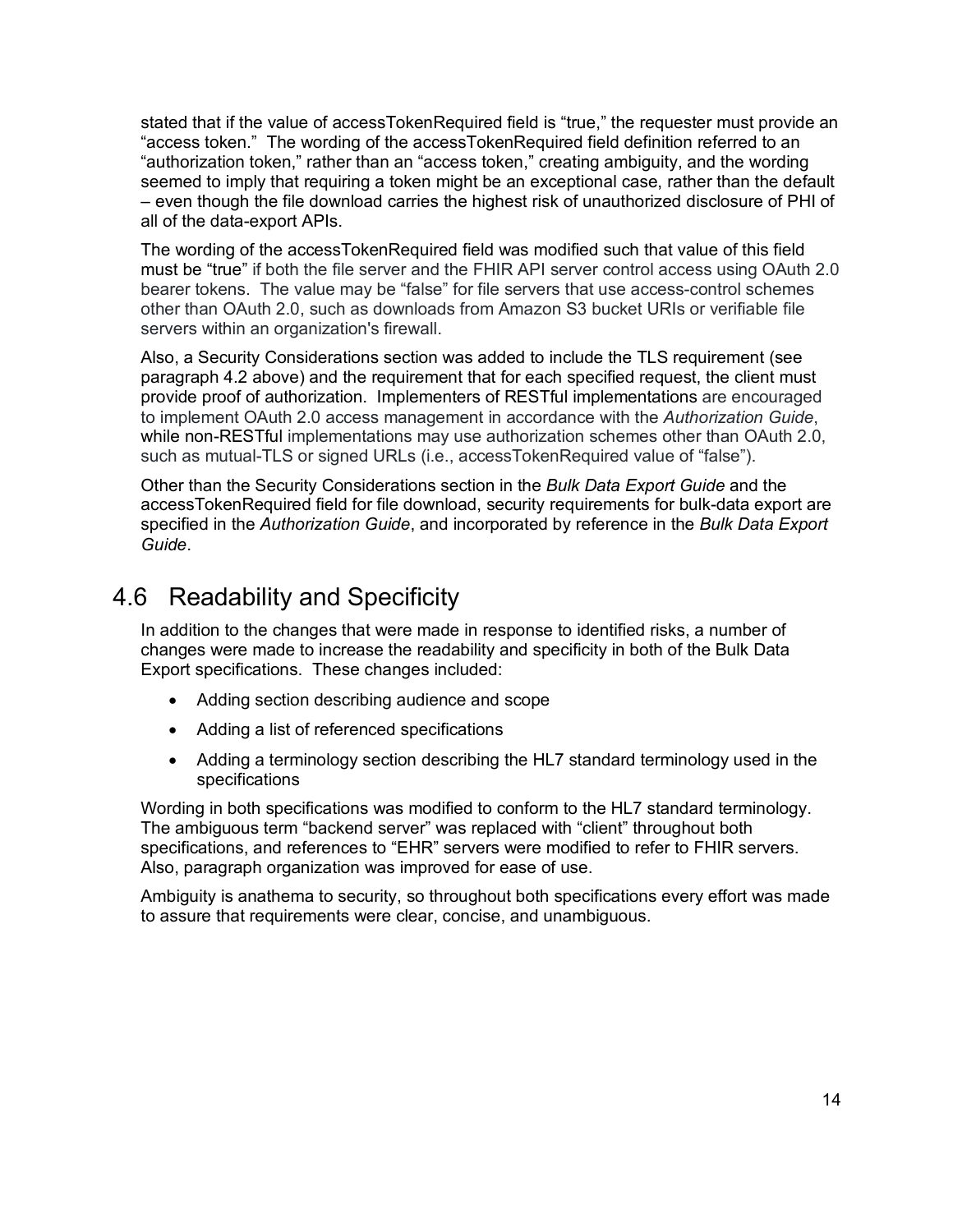Appendix A: Bulk Data Export Security Risks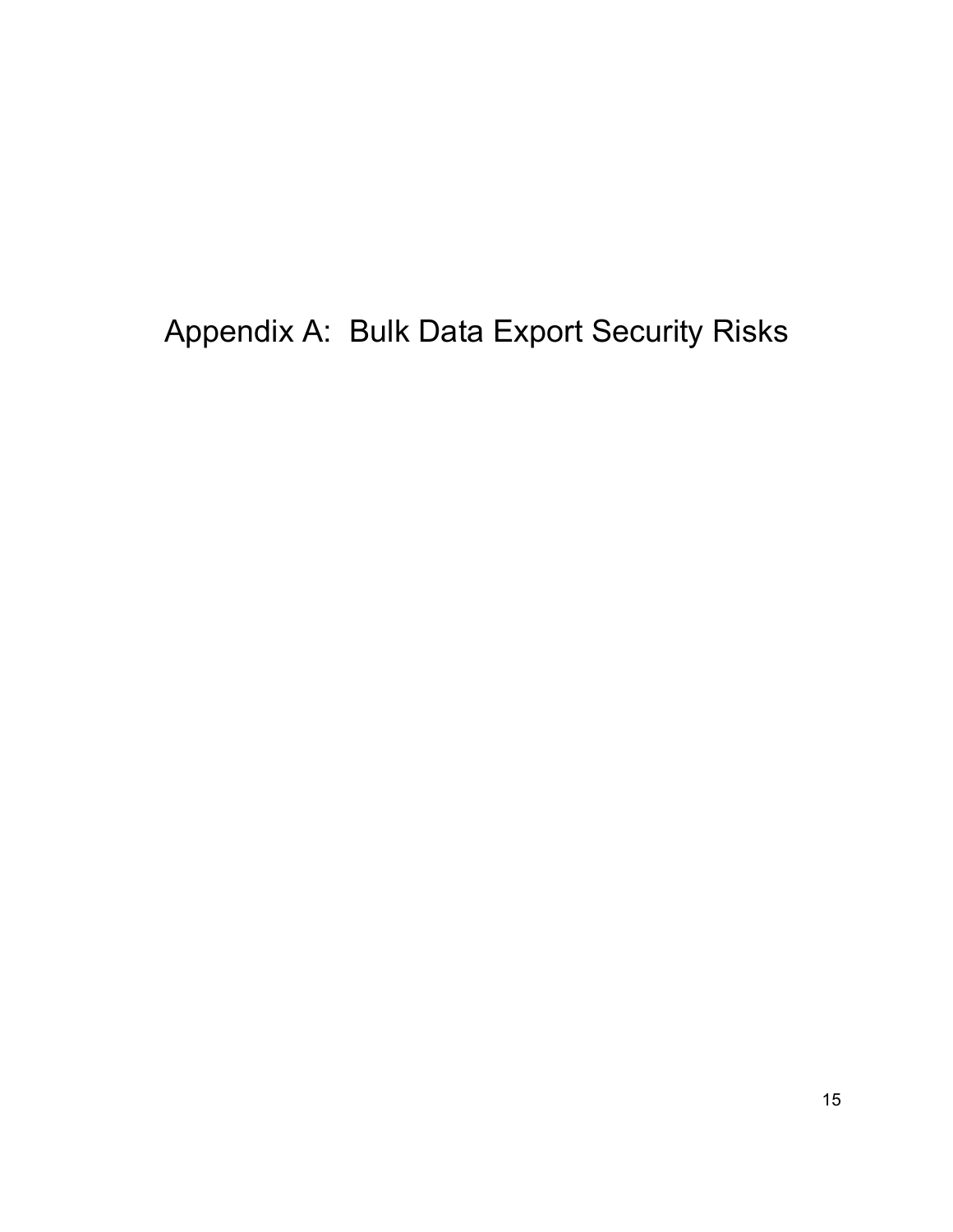| <b>Risk</b>    | Specification |                                                                                                                                                                                                                            |                                                                                                                                                                                                                                        |             | <b>Risk Association</b> |                               | <b>Countermeausres Implemented</b> |                                                                                                                                                                                                                                                                                                     |
|----------------|---------------|----------------------------------------------------------------------------------------------------------------------------------------------------------------------------------------------------------------------------|----------------------------------------------------------------------------------------------------------------------------------------------------------------------------------------------------------------------------------------|-------------|-------------------------|-------------------------------|------------------------------------|-----------------------------------------------------------------------------------------------------------------------------------------------------------------------------------------------------------------------------------------------------------------------------------------------------|
| <b>ID</b>      | Authz         | Data<br>Export                                                                                                                                                                                                             | <b>Description of Potential Risk Exposure</b>                                                                                                                                                                                          | $C \leq$ AS | $C \Leftrightarrow RS$  | $C \leq S \leq  C  \leq S$ FS |                                    |                                                                                                                                                                                                                                                                                                     |
| R1             | $\mathsf{X}$  | X                                                                                                                                                                                                                          | Adversary captures JWK Set transmitted<br>from Client to FHIR Authorization Service.                                                                                                                                                   | L           |                         |                               |                                    | Mechanism and protocol used for<br>transmitting the JWK Set to the<br>Authorization Server is outside the<br>scope of the specification. The JWK<br>Set that is passed to FHIR Authz<br>Service contains only public keys, so<br>exposure carries minimal risk.                                     |
| R <sub>2</sub> | $\mathsf{X}$  |                                                                                                                                                                                                                            | Client fails to keep private key<br>confidential, enabling adversary to<br>masquerade as client, with same<br>privileges afforded the actual client --<br>including the ability to request data<br>export, status, and exported files. | H           |                         |                               |                                    | Added requirement for client to<br>protect private key from disclosure<br>and corruption.                                                                                                                                                                                                           |
| R <sub>3</sub> | $\sf X$       |                                                                                                                                                                                                                            | Adversary inserts its own public key into<br>the JWK Set persisted by the FHIR<br>server, or replaces the JWK Set with its<br>own.                                                                                                     | M           |                         |                               |                                    | Spec "strongly recommends" that the<br>service provide the URI to the JWK<br>Set, rather than a copy of the Set,<br>and requires protection against<br>corruption.                                                                                                                                  |
| R4             | $\mathsf{X}$  |                                                                                                                                                                                                                            | Client's privileges are revoked, but JWK<br>Set is not updated                                                                                                                                                                         | M           |                         |                               |                                    | Spec "strongly recommends" that the<br>service provide the URI to the JWK<br>Set, rather than a copy of the Set.                                                                                                                                                                                    |
| R <sub>5</sub> | $\mathsf{X}$  | PHI or other sensitive information (e.g.,<br>$\mathsf{X}$<br>signed JWT, bearer token) transmitted<br>between a Client and a server (i.e.,<br>authorization, resource, status, or file) is<br>intercepted by an adversary. |                                                                                                                                                                                                                                        | M           | L                       | L                             | L                                  | All transmissions among key entities<br>are TLS protected, including server<br>authentication, encryption, and<br>integrity protection. Mutual TLS is<br>optional. OAuth 2.0 (RFC6749),<br>incorporated in Authorization<br>Guideline, warns against transmitting<br>sensitive information in URLs. |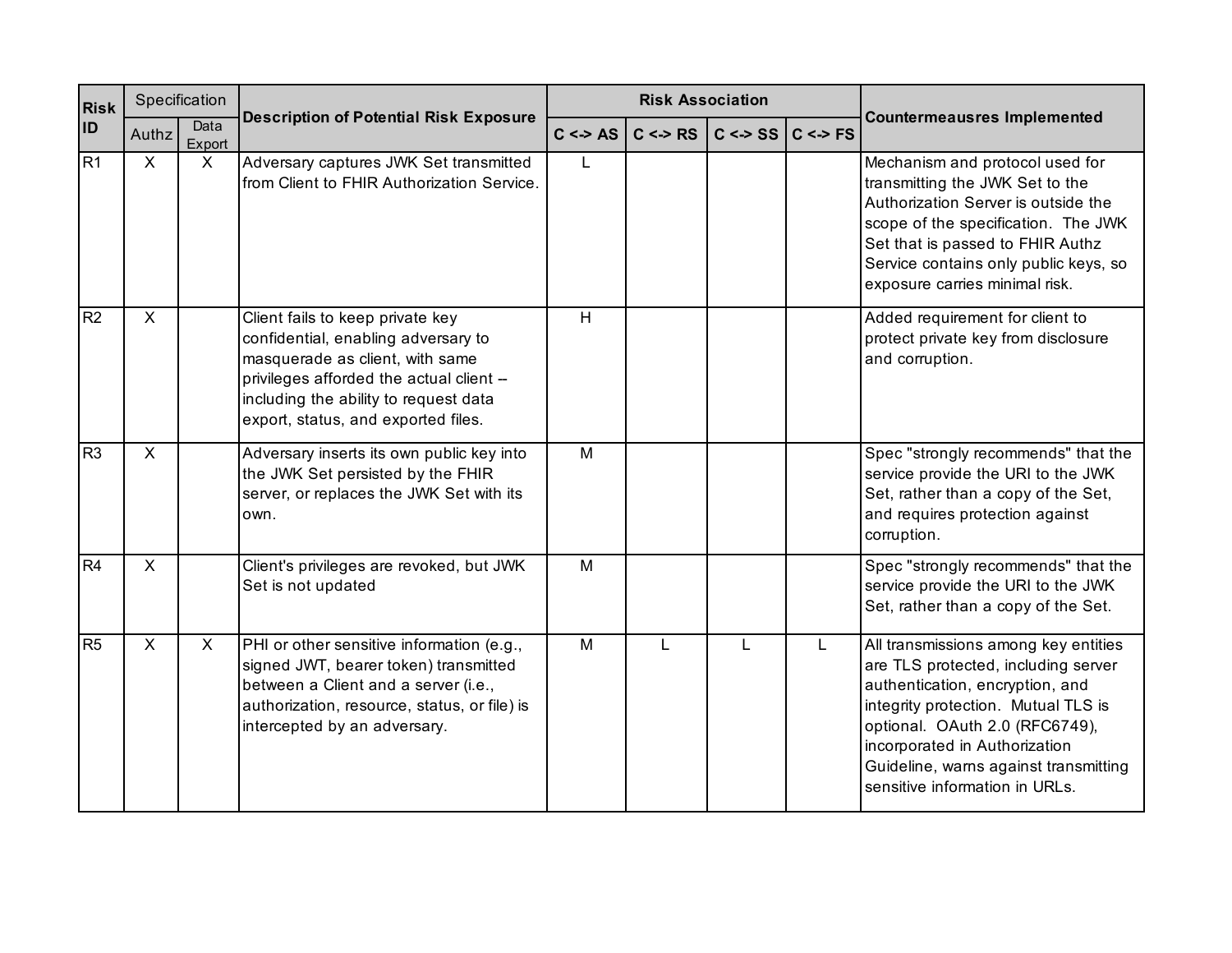| <b>Risk</b>    | Specification |                |                                                                                                                                                                                                                                                                                                                                                                                                                                                                                                                                                                                                                                                                                                                                                           |               | <b>Risk Association</b> |                               |   |                                                                                                                                                                                                                                                                                                                                                                                                                    |
|----------------|---------------|----------------|-----------------------------------------------------------------------------------------------------------------------------------------------------------------------------------------------------------------------------------------------------------------------------------------------------------------------------------------------------------------------------------------------------------------------------------------------------------------------------------------------------------------------------------------------------------------------------------------------------------------------------------------------------------------------------------------------------------------------------------------------------------|---------------|-------------------------|-------------------------------|---|--------------------------------------------------------------------------------------------------------------------------------------------------------------------------------------------------------------------------------------------------------------------------------------------------------------------------------------------------------------------------------------------------------------------|
| <b>ID</b>      | Authz         | Data<br>Export | <b>Description of Potential Risk Exposure</b>                                                                                                                                                                                                                                                                                                                                                                                                                                                                                                                                                                                                                                                                                                             | $C \leq S$ AS | $C \Leftrightarrow RS$  | $C \leq S \leq  C  \leq S$ FS |   | <b>Countermeausres Implemented</b>                                                                                                                                                                                                                                                                                                                                                                                 |
| R <sub>6</sub> | $\mathsf{X}$  | X              | The HIPAA Privacy Rule requires that<br>information shared with a third party<br>should be limited to the "minimum<br>necessary." In the case of bulk data,<br>scopes may be quite broad, increasing<br>the potential volume of PHI that could be<br>exposed should an adversary obtain an<br>access token for requesting that FHIR<br>resources be extracted by a Resource<br>Service and/or that files be downloaded<br>from a File Server.                                                                                                                                                                                                                                                                                                             | M             | M                       |                               |   | OAuth 2.0 Framework is incorporated<br>by reference in each specification,<br>and states that "clients "SHOULD<br>request access tokens with the<br>minimal scope necessary." .<br>Authorization Guide requires that<br>client specify scope of data<br>requested, which may be less than<br>that authorized. Added requirement<br>for FHIR Server to limit scopes to<br>those specifically authorized for Client. |
| R7             | $\mathsf{X}$  | $\mathsf{X}$   | The PHI exposure risks associated with<br>the three APIs defined in the Bulk Export<br>spec become increasingly serious<br>progressing through the workflow. An<br>adversary who captures an access token<br>or authentication JWT during the kick-off<br>phase will be able to request the<br>extraction of FHIR resources, but the<br>server would not return the resources<br>directly to the adversary, thus minimizing<br>the risk of PHI exposure. Capturing a<br>token during the status-query phase<br>could give the adversary the URIs<br>pointing to the locations of the extracted<br>files, but may not provide access to those<br>files. However, capturing a token in the<br>download phase could enable the<br>adversary to download PHI. | $L-M$         | $L-M$                   | M                             | H | Required that the lifetime of access<br>tokens be limited to 5 minutes.<br>Required that proof of authorization<br>be provided for each request, while<br>allowing alternative means of<br>providing this proof (e.g., OAuth 2.0<br>tokens, mutual TLS, pre-signed<br>Amazon S3 buckets).                                                                                                                          |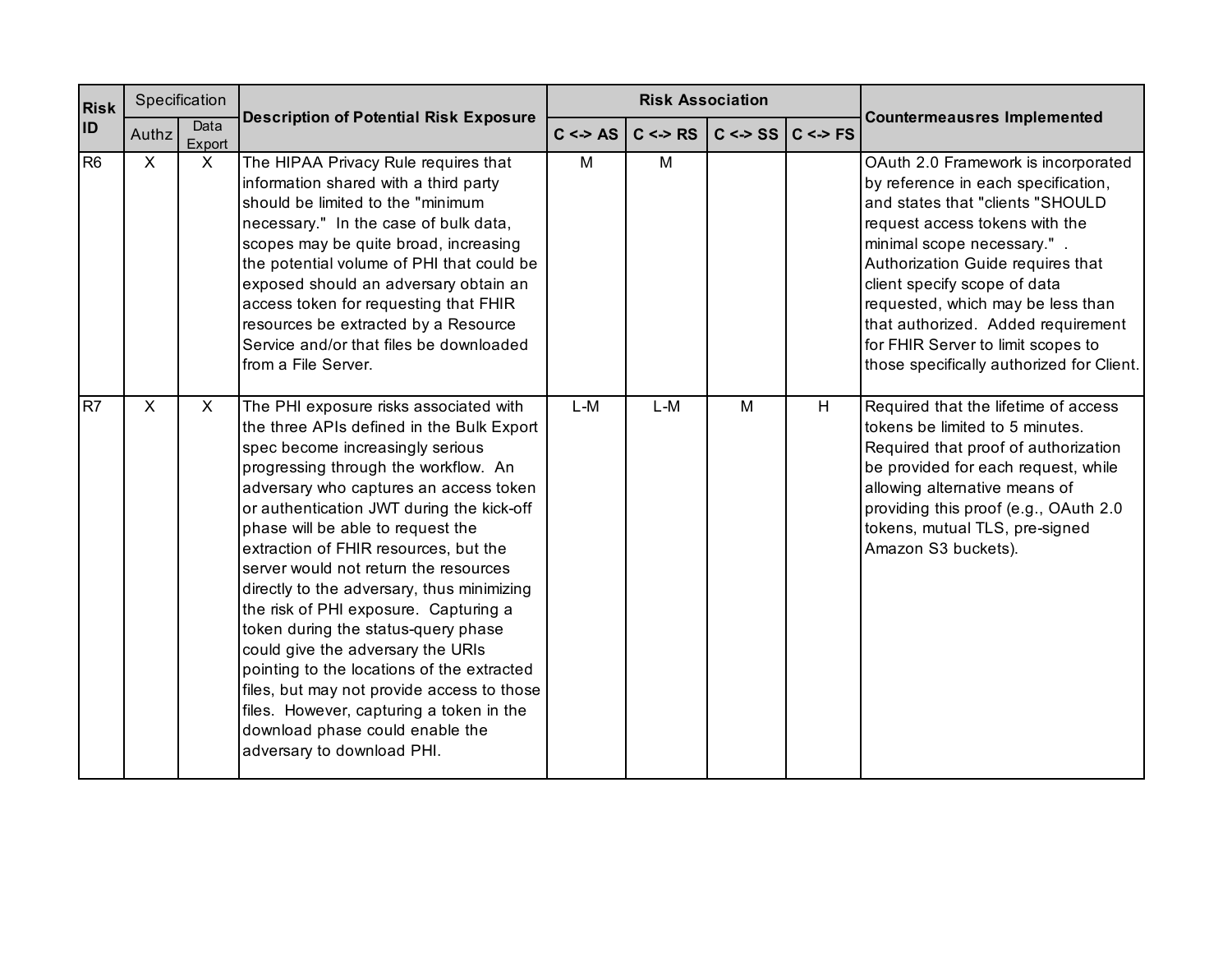| <b>Risk</b>     | Specification                                                                             |              |                                                                                                                                                                                                                                                                                                                                                                                                                                                                                                                                                                                                                                                                                             |   | <b>Risk Association</b>      |                           |                                                                                                                                                       |                                                                                                                                                                          |
|-----------------|-------------------------------------------------------------------------------------------|--------------|---------------------------------------------------------------------------------------------------------------------------------------------------------------------------------------------------------------------------------------------------------------------------------------------------------------------------------------------------------------------------------------------------------------------------------------------------------------------------------------------------------------------------------------------------------------------------------------------------------------------------------------------------------------------------------------------|---|------------------------------|---------------------------|-------------------------------------------------------------------------------------------------------------------------------------------------------|--------------------------------------------------------------------------------------------------------------------------------------------------------------------------|
| ID              | Data<br>Authz<br>Export                                                                   |              | <b>Description of Potential Risk Exposure</b>                                                                                                                                                                                                                                                                                                                                                                                                                                                                                                                                                                                                                                               |   | $C \leq$ AS $ C \leq$ RS $ $ | $C \leq S \leq C \leq FS$ |                                                                                                                                                       | <b>Countermeausres Implemented</b>                                                                                                                                       |
| R <sub>8</sub>  |                                                                                           | $\mathsf{X}$ | Specification included a boolean field<br>called accessTokenRequired in the<br>Status Reponse "Complete" and defined<br>this as an indicator of whether an<br>"authentication token" was required<br>(true=required). However, the text<br>indicated that a "true" in this field meant<br>that an "access token" was required.<br>This inconsistency could lead to<br>inconsistent, and ineffective,<br>implementations. Also, the field definition<br>gave examples of when a token may not<br>be required, but did not state when a<br>token should be required -- thus implying<br>that requiring an access token is<br>"optional" at the most security-critical<br>step, file download. |   |                              | H                         | H                                                                                                                                                     | Clarified that accessTokenRequired<br>field MUST be "true" for all RESTful<br>implementations, and a "false" value<br>requires an alternative authorization<br>solution. |
| R <sub>9</sub>  | X.                                                                                        |              | Adversary captures authentication JWT<br>and masquerades as client requesting<br>access token.                                                                                                                                                                                                                                                                                                                                                                                                                                                                                                                                                                                              | M |                              |                           |                                                                                                                                                       | FHIR authorization server is required<br>to validate that jti value has not been<br>previously used.                                                                     |
| R <sub>10</sub> | $\mathsf{X}$<br>Adversary launches a denial-of-service<br>attack through status requests. |              |                                                                                                                                                                                                                                                                                                                                                                                                                                                                                                                                                                                                                                                                                             |   | H                            |                           | Requires that servers keep an<br>accounting of status requests and to<br>generate a Too_Many_Requests error<br>if a potential DOS attack is detected. |                                                                                                                                                                          |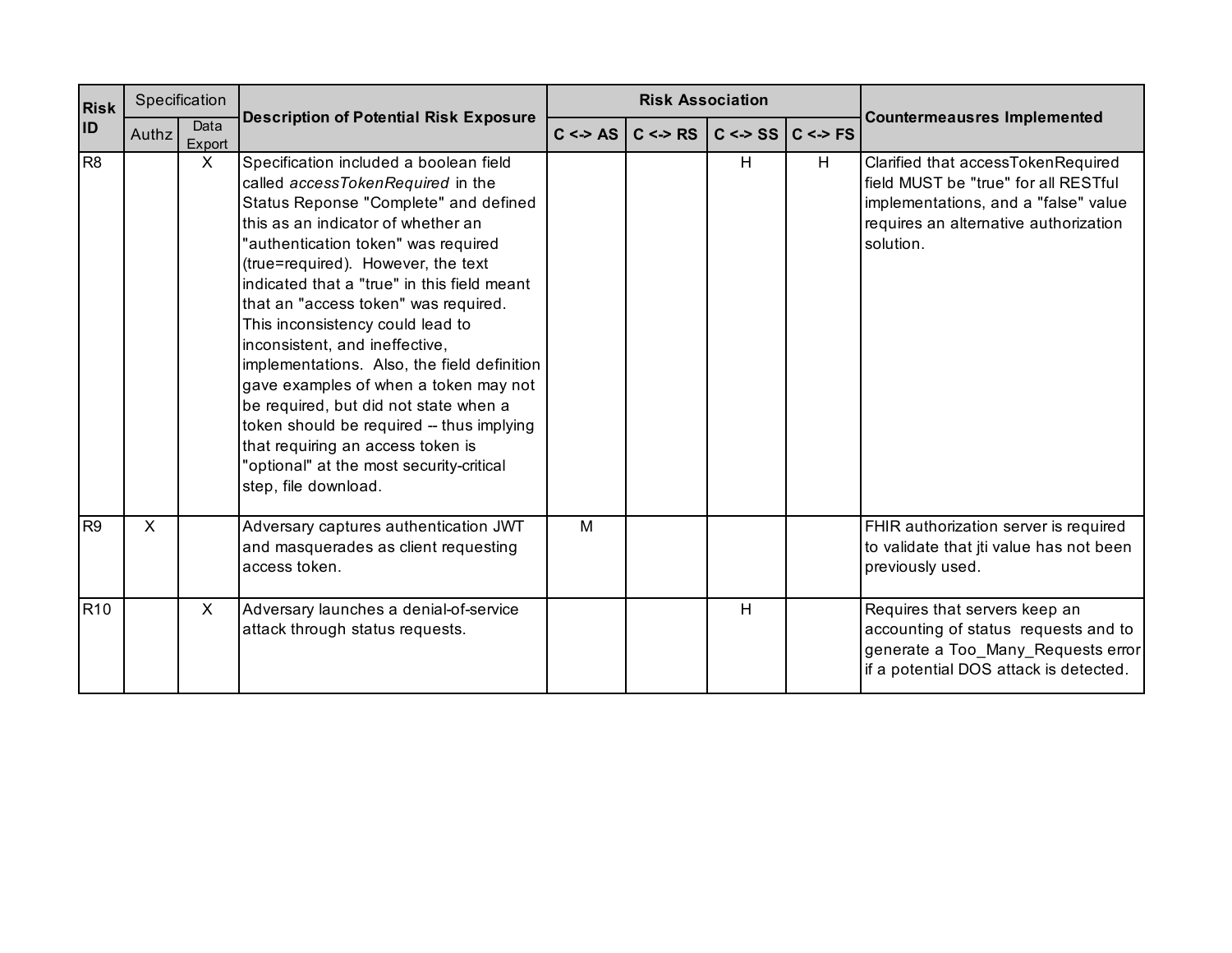| <b>Risk</b><br><b>ID</b> | Specification |                |                                                                                          | <b>Risk Association</b>                                                                              |  |  |                                                                                                                                                                                                                                                                                                                                                                       |
|--------------------------|---------------|----------------|------------------------------------------------------------------------------------------|------------------------------------------------------------------------------------------------------|--|--|-----------------------------------------------------------------------------------------------------------------------------------------------------------------------------------------------------------------------------------------------------------------------------------------------------------------------------------------------------------------------|
|                          | Authz I       | Data<br>Export | <b>Description of Potential Risk Exposure</b>                                            | $C \Leftrightarrow AS \mid C \Leftrightarrow RS \mid C \Leftrightarrow SS \mid C \Leftrightarrow FS$ |  |  | Countermeausres Implemented                                                                                                                                                                                                                                                                                                                                           |
| R11                      |               | X              | Adversary obtains administrative control<br>over file server containing extracted files. |                                                                                                      |  |  | This risk is not associated with any of<br>the exchanges/APIs addressed in this<br>specification. However, it is a realistic<br>threat that implementers will need to<br>address. Currently, a CMS team is<br>discussing this topic. Added content<br>to the Security Considerations section<br>describing the threat and the need for<br>implementers to address it. |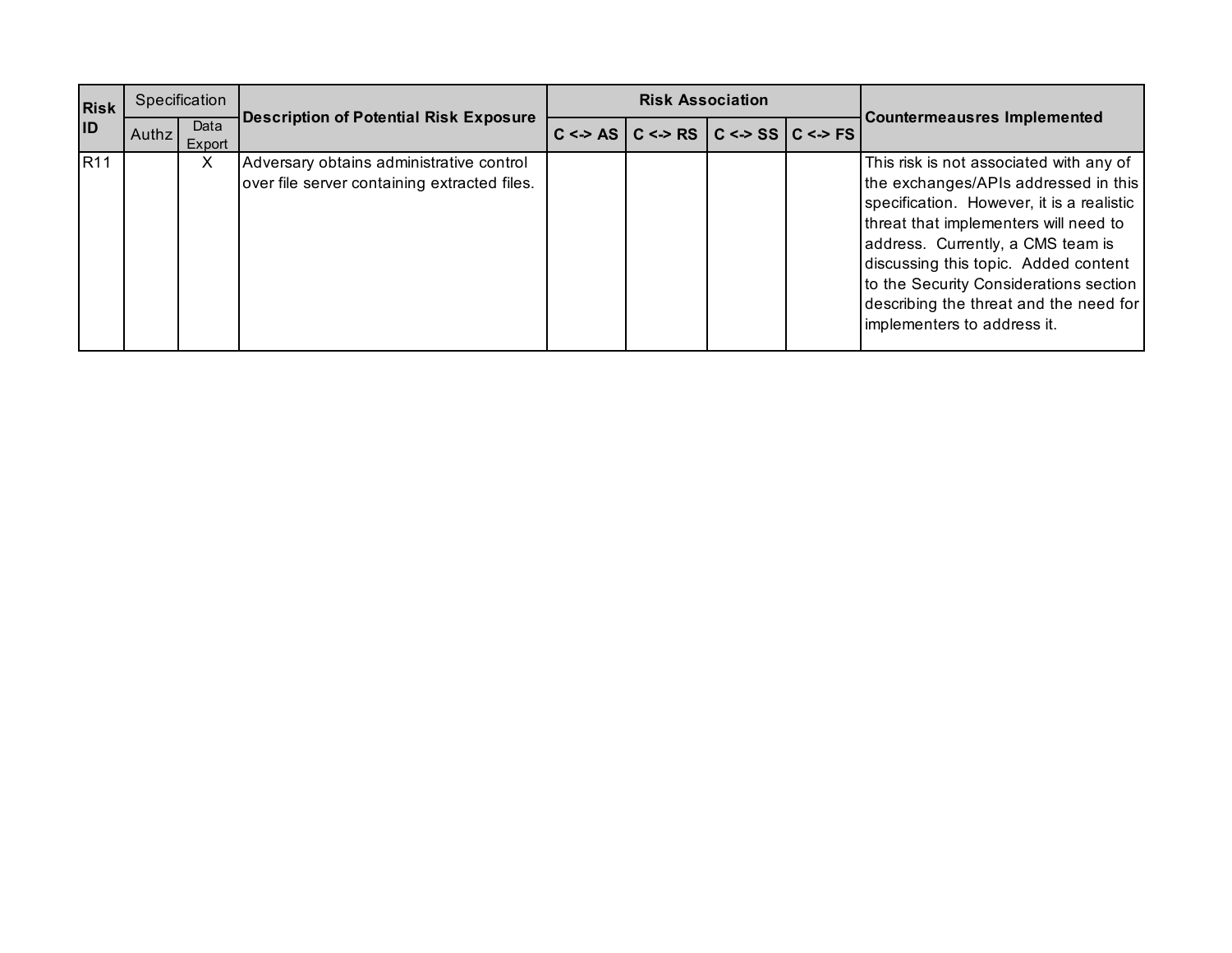Appendix B: Log of Changes Made to Bulk Data Export Specifications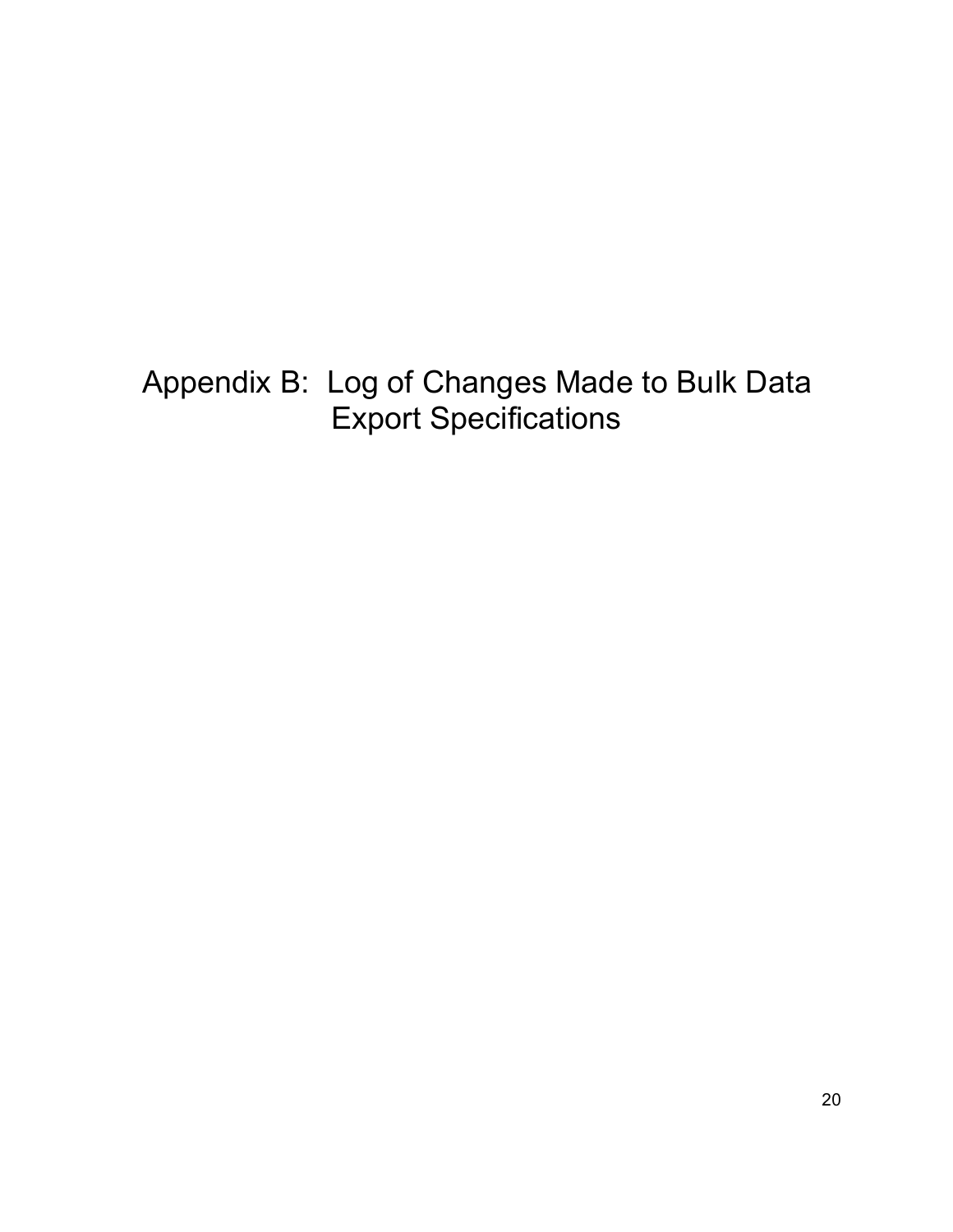|                |     | Specification |                     |                                               |                                                                                                                                                                                                                                                                                                                                                                                           |  |  |  |  |
|----------------|-----|---------------|---------------------|-----------------------------------------------|-------------------------------------------------------------------------------------------------------------------------------------------------------------------------------------------------------------------------------------------------------------------------------------------------------------------------------------------------------------------------------------------|--|--|--|--|
| Submit<br>Date | PR# | Authz         | <b>Bulk</b><br>Data | <b>Title</b>                                  | Summary                                                                                                                                                                                                                                                                                                                                                                                   |  |  |  |  |
| 10/24/18       | 86  | X             |                     | Profile audience &<br>scope                   | Revised wording to clarify scope to include<br>processes to registration/pre-authorization<br>backend service, and for runtime<br>acquisition of access token. Explicitly<br>stated that profile's applicability is not<br>restricted to retrieval of bulk data. Clarified<br>conditions under which profile applies.                                                                     |  |  |  |  |
| 10/24/18       | 87  | X             |                     | <b>Underlying Standards</b>                   | Added section listing standards on which<br>this profile relies.                                                                                                                                                                                                                                                                                                                          |  |  |  |  |
| 10/24/18       | 88  | $\mathsf{X}$  |                     | Conformance<br>Language                       | Added Conformance Language section,<br>which is identical to HL7 wording at<br>https://www.hl7.org/fhir/conformance-<br>rules.html#conflang.<br>Note that this section should follow the<br>Underlying Standards section proposed in<br>pull-request #87.                                                                                                                                 |  |  |  |  |
| 10/24/18       | 89  | X             |                     | Registering a SMART<br><b>Backend Service</b> | Edits throughout this section. In particular,<br>edits to stress the advantages of<br>conveying the JWK Set through a URL<br>and the security risks associated with<br>directly providing the JWK Set to the EHR.                                                                                                                                                                         |  |  |  |  |
| 10/24/18       | 90  | X             |                     | Obtaining an Access<br>Token                  | Changes throughout the section. NOTE<br>CHANGE NEEDED IN DIAGRAM: Change<br>expires_in value to 300 or less.<br>Moved access token response details to<br>Authorization Server Obligations Section.                                                                                                                                                                                       |  |  |  |  |
| 10/26/18       | 92  | X             |                     | <b>Authorization Server</b><br>Obligations    | Changed section title and incorporated<br>two sub-sections: Signature Verification<br>and Issuing Access Tokens. Note that the<br>table in the Issuing Access Tokens section<br>was moved down from the original<br>"Obtaining an Access Token" section. Pull<br>Request #90 (Obtaining an Access Token)<br>deleted this table, so to avoid confusion, I<br>did not delete it again here. |  |  |  |  |
| 10/26/18       | 93  | X             |                     | Scopes and Worked<br>Example                  | Incorporated changes, primarily for clarity.                                                                                                                                                                                                                                                                                                                                              |  |  |  |  |
| 11/5/18        | 94  |               | X.                  | Add Introductory<br><b>Sections</b>           | Proposes to add the following introductory<br>sections:<br>- Audience and Scope<br>- Referenced Specifications<br>- Terminology (HL7 wording)                                                                                                                                                                                                                                             |  |  |  |  |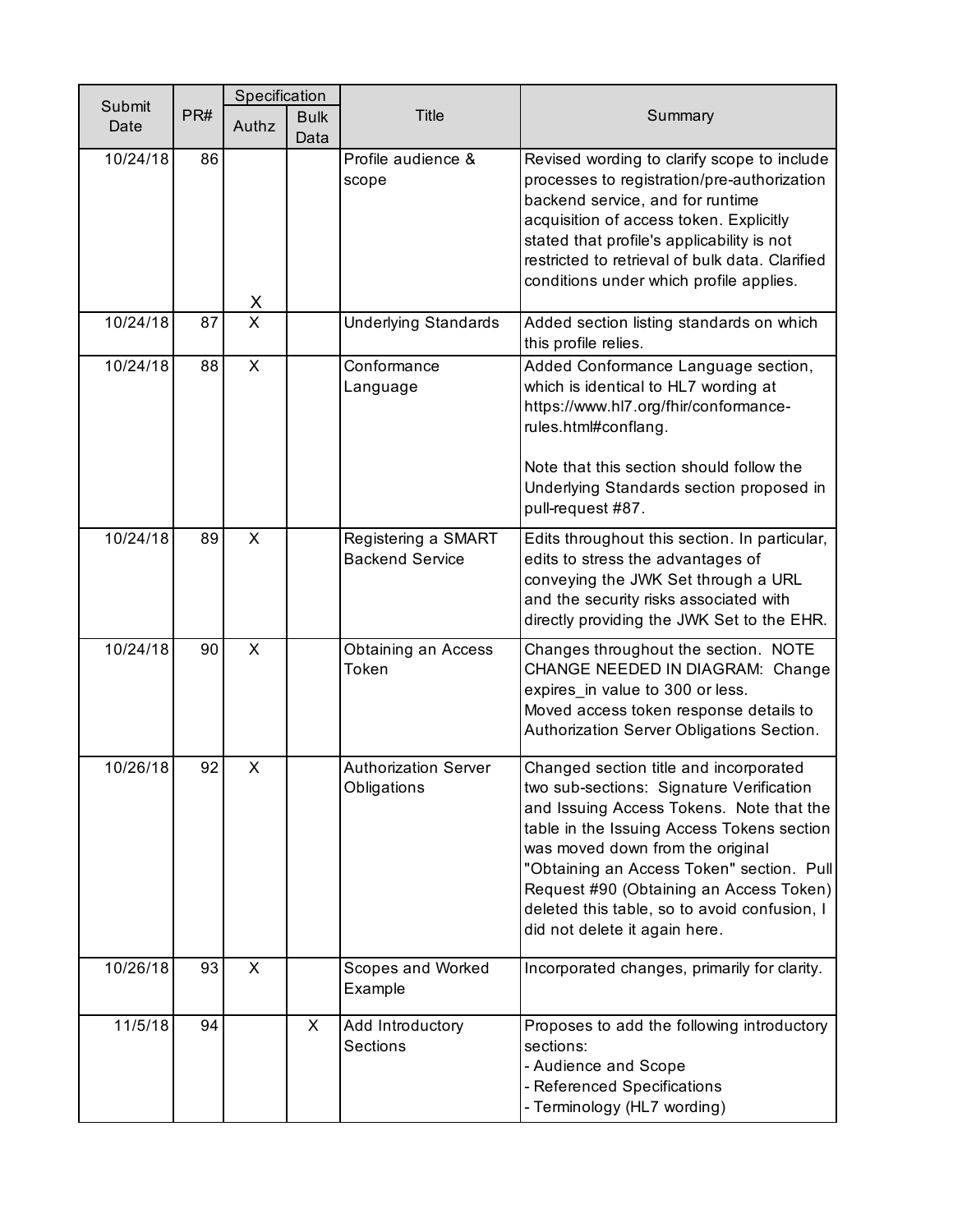|                |     | Specification |                     |                                          |                                                                                                                                                                                                                                                                                                                                                                                                                                          |  |  |
|----------------|-----|---------------|---------------------|------------------------------------------|------------------------------------------------------------------------------------------------------------------------------------------------------------------------------------------------------------------------------------------------------------------------------------------------------------------------------------------------------------------------------------------------------------------------------------------|--|--|
| Submit<br>Date | PR# | Authz         | <b>Bulk</b><br>Data | <b>Title</b>                             | Summary                                                                                                                                                                                                                                                                                                                                                                                                                                  |  |  |
| 11/5/18        | 95  |               | X.                  | <b>Add Security</b><br>Considerations    | Initially included requirements for TLS-<br>secured channels, client authentication<br>and authorization, and need for access<br>token presented in Authorization header.<br>Also requirement that resource server to<br>inspect token, and detail regarding token<br>policy.<br>After discussion with SMEs, most of this<br>content was stripped out of the Bulk Data<br>Guide, as more appropriately placed in<br>Authorization Guide. |  |  |
| 11/7/18        | 96  |               | X                   | <b>Kick-Off Requests</b>                 | Renamed section "Bulk Data Export<br>Requests."<br>Incorporated changes relating to kick-off<br>request and response.<br>Deleted "Authorization" section, as this<br>content was incorporated into the newly<br>proposed "Security Considerations"<br>section (PR #95) and/or in the<br><b>Authorization Guide.</b>                                                                                                                      |  |  |
| 11/7/18        | 97  |               | X                   | <b>Bulk Data Delete</b><br>Requests      | Minor changes. Submitted separately to<br>preserve section.                                                                                                                                                                                                                                                                                                                                                                              |  |  |
| 11/9/18        | 98  |               | X                   | <b>Bulk Data Status</b><br>Request       | Modifications throughout section.                                                                                                                                                                                                                                                                                                                                                                                                        |  |  |
| 11/9/18        | 99  |               | X                   | <b>File Request</b>                      | Clarified section.<br>Also, deleted Out-of-Scope enumerated<br>list, as this information was incorporated<br>into the proposed new introductory section<br>(PR #86).                                                                                                                                                                                                                                                                     |  |  |
| 11/19/18       | 101 |               | X.                  | <b>Bulk Data Access</b><br><b>READme</b> | Incorporated clarification that backend<br>client has been pre-authorized.<br>Added brief descriptions of the draft<br>specifications.                                                                                                                                                                                                                                                                                                   |  |  |
| 11/20/18       | 102 |               |                     | "Client" and "FHIR<br>server" changes    | Incorporated throughout Scopes section.                                                                                                                                                                                                                                                                                                                                                                                                  |  |  |
| 12/12/18       | 104 | X             |                     | <b>Issuing Access Tokens</b>             | Added content regarding decision-making<br>w.r.t. the circumstances under which<br>access tokens should accompany<br>requests (i.e., content previously proposed<br>for the Bulk Access Implementation<br>Guide). Basically, a risk-management<br>decision to be made by the data holder.                                                                                                                                                |  |  |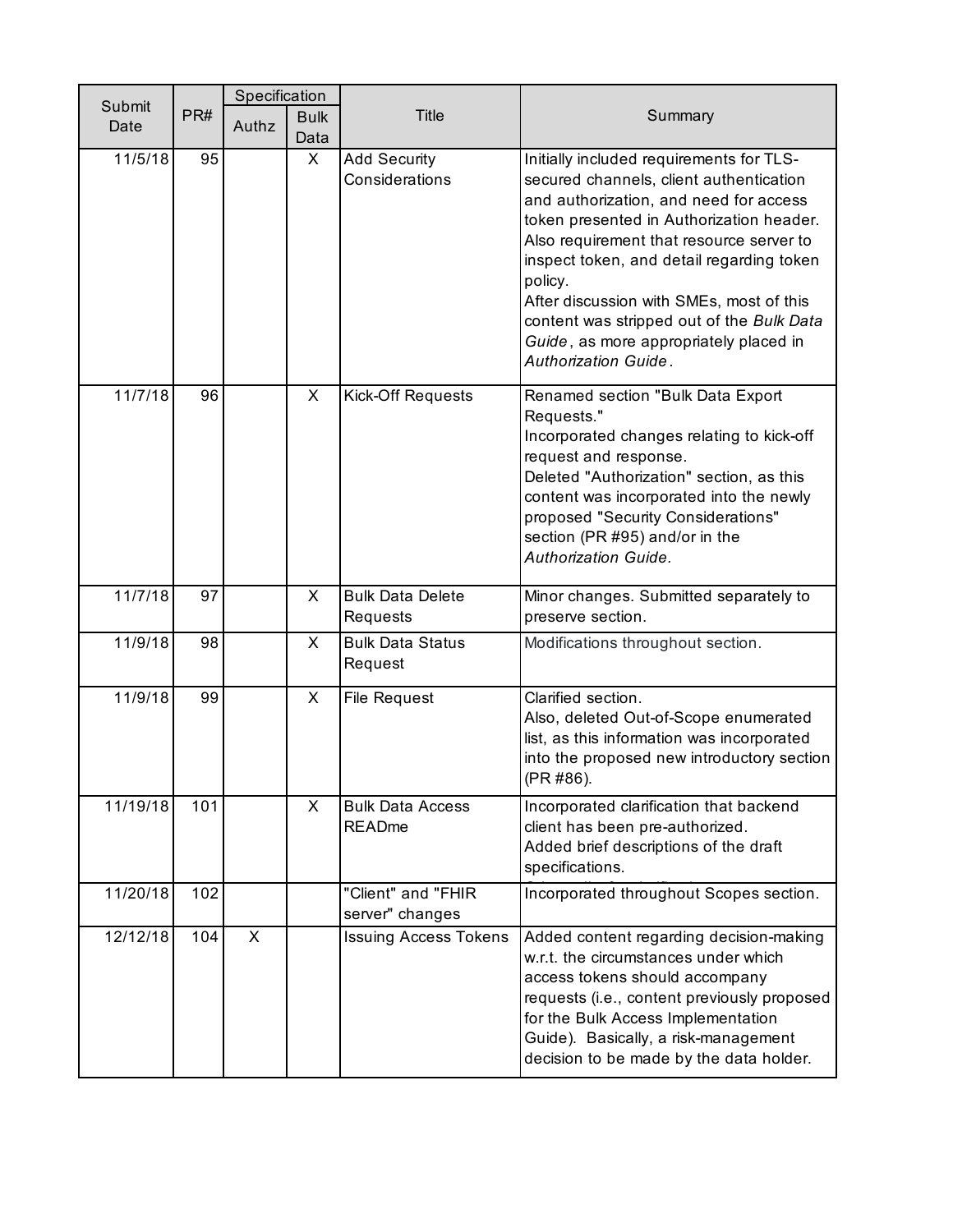|                | Specification |       |                     |                                              |                                                                                                                                                                                                                                                                                                                                                                                                                                                                                                                                                                                                                                                                                                                                                                                                                                                          |  |  |
|----------------|---------------|-------|---------------------|----------------------------------------------|----------------------------------------------------------------------------------------------------------------------------------------------------------------------------------------------------------------------------------------------------------------------------------------------------------------------------------------------------------------------------------------------------------------------------------------------------------------------------------------------------------------------------------------------------------------------------------------------------------------------------------------------------------------------------------------------------------------------------------------------------------------------------------------------------------------------------------------------------------|--|--|
| Submit<br>Date | PR#           | Authz | <b>Bulk</b><br>Data | <b>Title</b>                                 | Summary                                                                                                                                                                                                                                                                                                                                                                                                                                                                                                                                                                                                                                                                                                                                                                                                                                                  |  |  |
| 12/12/18       | 105           |       | X                   | requiresAccessToken                          | Changed reference to "authentication<br>token" to "access token." Also clarified<br>that the Note was an example and not a<br>rule.                                                                                                                                                                                                                                                                                                                                                                                                                                                                                                                                                                                                                                                                                                                      |  |  |
| 12/14/18       | 106           |       | X                   | Access Token<br>Consistency                  | The specification was inconsistent<br>regarding the requirement to present an<br>access token with a request -- the<br>language was inconsistent, and in one<br>case (Delete Request) missing. For<br>consistency and to eliminate any<br>ambiguity, used the same wording for<br>every operation: "The request MUST<br>include a valid access token in the<br>Authorization header (i.e., Authorization:<br>Bearer {{token}}). See the Security<br>Considerations section above." NOTE:<br>This language was not incorporated into<br>the Bulk Data Guide, as it was more<br>appropriately placed in the Authorization<br>Guide.<br>Also, the wording of the description of the<br>"requiresAccessToken" field seemed to<br>minimize the need to include an access<br>token for what is arguably the most<br>security-critical operation -- downloading |  |  |
|                |               |       |                     |                                              | PHI. So I added wording that clarifies that<br>if the download is RESTful (e.g., SMART),<br>an access token is required, while<br>acknowledging that some download<br>options (e.g., signed URLs to Amazon S3<br>buckets) use alternative means of assuring<br>that accesses are authorized.                                                                                                                                                                                                                                                                                                                                                                                                                                                                                                                                                             |  |  |
| 12/18/18       | 107           | X     |                     | Added Presentation of<br><b>Access Token</b> | Per discussions, added token presentation<br>as final section in this profile.<br>Also, for increased clarity, moved the<br>Scopes section to immediately follow<br>"Obtaining an Access Token," where<br>scopes are first introduced; and made<br>"Signature Verification" the first subsection<br>under "Server Obligations," with "Issuing<br>Access Tokens" as 2nd subsection.                                                                                                                                                                                                                                                                                                                                                                                                                                                                       |  |  |